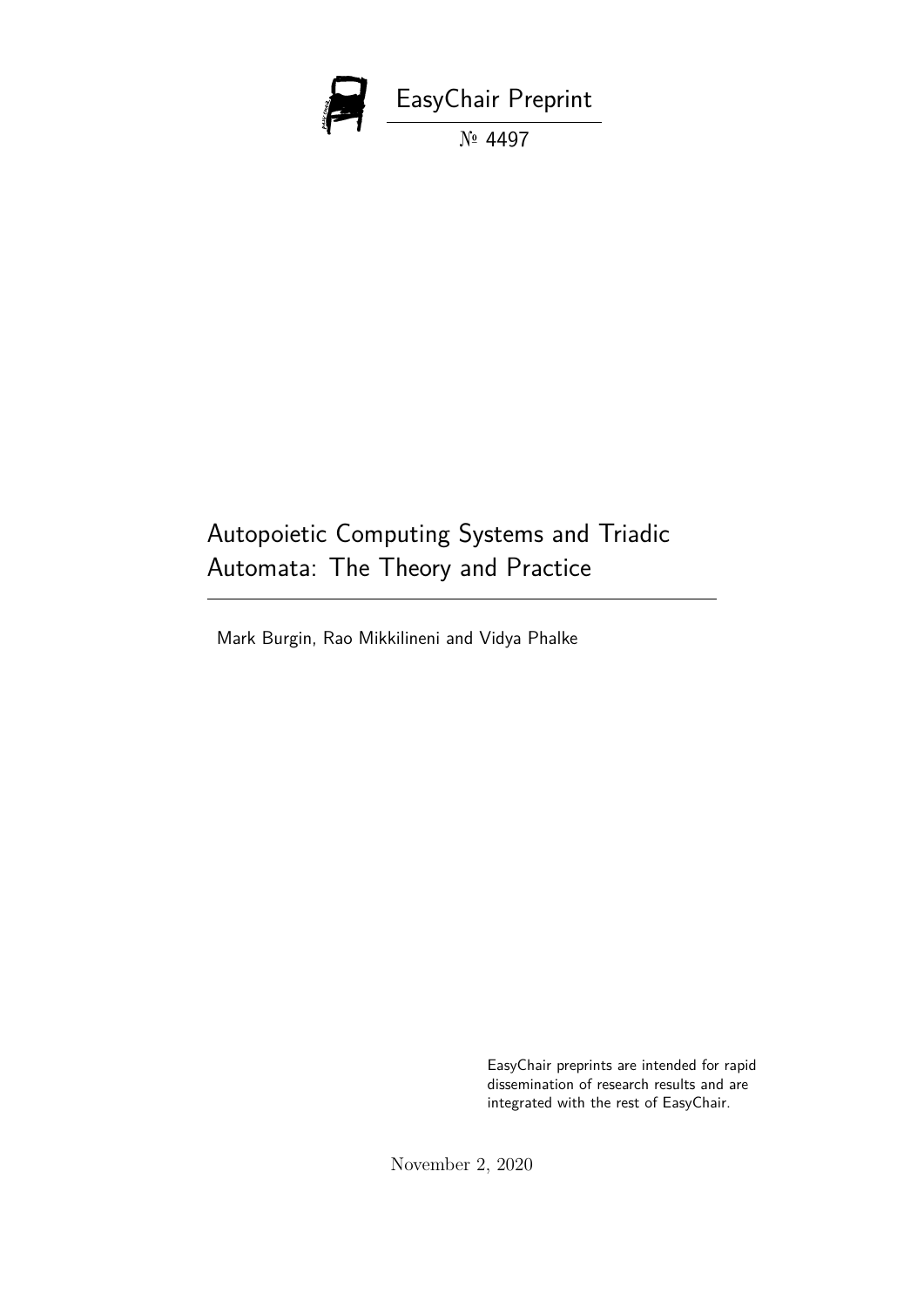# Autopoietic Computing Systems and Triadic Automata: The Theory and Practice

Mark Burgin Department of Mathematcs University of California Los Angeles, USA mburgin@math.ucla.edu

Rao Mikkilineni Ageno School of Business Golden Gate University San Francisco, USA rmikkilineni@ggu.edu

Vidya Phalke Chief Innovation Officer MetricStream Palo Alto, USA phalke@gmail.com

*Abstract***—Physical world contains many complex sentient structures. They have evolved to learn how to organize themselves and optimally use the resources available to them while interacting with their environment. These complex adaptive systems (CAS) sustain their continued existence in the face of external forces causing large fluctuations. The study of CAS functions, structures and their dynamics under the influence of fluctuations has thrown light into self-organizing patterns that are common among these disparate systems. Common theme among these structures is that a system encodes and processes information to organize and manage its components interacting with each other and their environment. The self-organizing patterns also sense and counteract fluctuations to maintain their stability. They become autopoietic and maintain homeostasis.**

**Digital Computing structures composed of distributed and communicating software and hardware components also fall into the category of a complex system where fluctuations in the demand for, or the availability of, resources required to execute the computations disturb their stability and performance. The fluctuations impact the resiliency and efficiency of the structure as the scale of components increase. This paper describes the theory and practice of applying the self-organizing and self-managing patterns to distributed digital computing structures and make them autopoietic machines.**

*Keywords—Autopoiesis, Sentient Systems, Complex Adaptive Systems, Triadic Machines, Digital Genes, Digital Neurons, Distributed Computing, Church-Turing Thesis, Structural Machines, Knowledge Structures, Theory of Oracles*

#### I. INTRODUCTION

All living beings exhibit sentience along with some form of intelligence and resilience. Sentience comes from the Latin sentient-, "feeling," and it describes things that are alive, able to feel and perceive, and show awareness or responsiveness. The degree of intelligence (the ability to acquire and apply knowledge and skills) and resilience (the capacity to recover quickly from non-deterministic difficulties without requiring a reboot) depend on the cognitive apparatuses the organism has developed. The cognitive apparatuses are built using information processing structures that exploit physical, chemical and biological processes, concerned with matter and energy, that transform their physical and kinetic states to establish a dynamic equilibrium between themselves and their environment using the principle of entropy minimization.

According to Maturna and Varela [1] "A cognitive system is a system whose organization defines a domain of interaction in which it can act with relevance to the

maintenance of itself, and the process of cognition is the actual (inductive) acting or behaving in the domain*. Living systems are cognitive systems, and living as a process is a process of cognition*. This statement is valid for all organisms, with or without a nervous system."

According to Wikipedia, "cognition is considered as the ability of adaptation in a certain environment. That definition is not as strange as it seems at first glance: for example, one is considered to have a good knowledge of Mathematics if they can understand and subsequently solve a Mathematical problem. That is, one can recognize the mathematical entities, their interrelations and the procedures used to view other aspects of the relevant phenomena; all these, are the domain of Mathematics. And one with knowledge of that domain, is one adapted to that domain, for they can tweak the problems, the entities and the procedures within the certain domain.

Cognition emerges as a consequence of the continuous interaction between the components of the system and its environment. The continuous interaction triggers bilateral perturbations; perturbations are considered problems – therefore the system uses its functional differentiation procedures to come up with a solution (if it doesn't have one handy already through its memory). Gradually the system becomes "adapted" to its environment – that is it can confront the perturbations so as to survive. The resulting complexity of living systems is cognition produced by the history of bilateral perturbations within the system/environment schema."

Cognition enables complex physical structures to evolve, adapt and become autopoietic. The term autopoiesis [1] refers to a system capable of reproducing and maintaining itself. "An autopoietic machine is a machine organized (defined as a unity) as a network of processes of production (transformation and destruction) of components which: (i) through their interactions and transformations continuously regenerate and realize the network of processes (relations) that produced them; and (ii) constitute it (the machine) as a concrete unity in space in which they (the components) exist by specifying the topological domain of its realization as such a network."

Evolution of self-maintenance patterns in complex adaptive systems (CAS) has been studied extensively and lessons learned have been successfully applied to understand and improve diverse domains [2 - 5] such as economics of stock market trading, modeling organizational change, supply-chain network dynamics, and examining global health governance. A CAS consists of a network of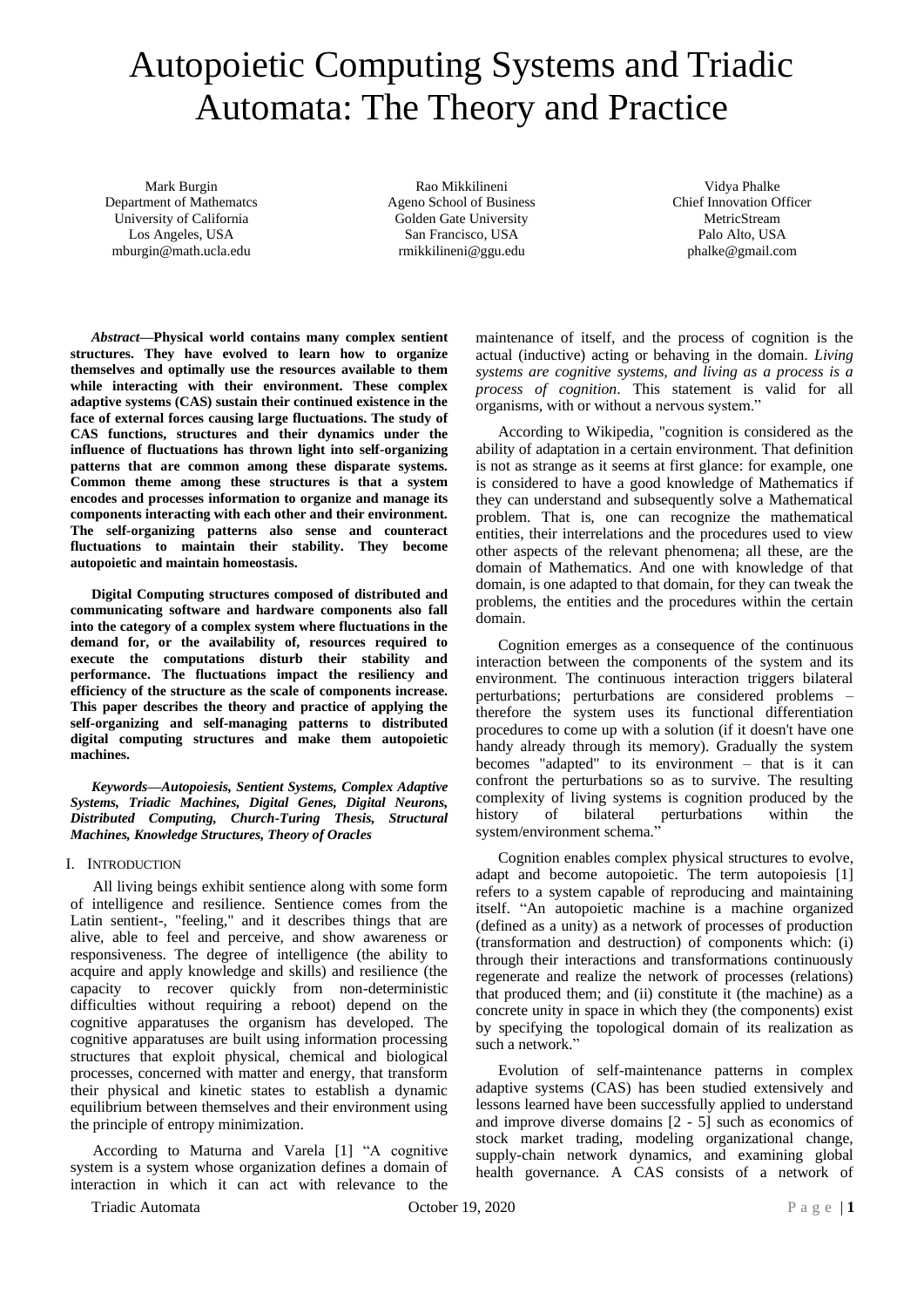individual entities interacting with each other and its environment. Each entity exhibits a specific behavior and may be composed of subnetworks of entities providing a composed behavior. It takes energy to process information, sustain its structure and exhibit the intended behavior. Various systems adapt different strategies to use matter and energy to sustain order in the face of fluctuations caused by internal or external forces. The second law of thermodynamics comes into play because of matter and energy involvement which states that "there is no natural process the only result of which is to cool a heat reservoir and do external work." In more understandable terms, this law observes the fact that the useable energy in the universe is becoming less and less. Ultimately there would be no available energy left. Stemming from this fact we find that the most probable state for any natural system is one of disorder. All-natural systems degenerate when left to themselves.

An adaptive system refuses to be 'left to itself' and develops self-organizing patterns to reconfigure the structure to compensate for the deviations of behavior due to fluctuations. Thus function, structure, fluctuations, sensory perception, awareness and reconfiguration processes play key roles in the evolution of CAS. In Section II, we analyze CAS and show how the theory of many-body interactions helps us to develop and understand its dynamics and state evolution. In Section III, we identify self-organizing and self-managing patterns and describe how they assist in sustaining order in the face of fluctuations. In Section IV, we discuss a new theory of triadic machines, which allows us to implement these self-organizing and self-managing patterns in digital computing systems. In Section V, we describe triadic structural machines as a mathematical model of selforganizing and self-managing information processing systems. In Section VI, we demonstrate that the current information processing structures implemented using John von Neumann's stored program implementation could be modeled as a complex adaptive system and that similar selforganizing and self-management patterns can be infused to sustain their behaviors in the face of fluctuations even as the system grows in scale and is geographically distributed. This observation is very timely to address the emerging information processing networks that are growing in scale connecting people, things and business process automation computing structures deployed in public, private, hybrid clouds and datacenters. In Section VII, we describe application of triadic automata to the implementation of an autopoietic edge cloud where a distributed application workload is designed to manage itself in the face of fluctuations in the availability of or the demand for computing resources sustaining the computations. Section VIII concludes the paper with lessons learned identifying further research aimed at the improvement of the resiliency and efficiency at scale of how we deploy distributed computing structures in the future.

## II. CAS AND THE DYNAMICS OF MANY-BODY INTERACTIONS

"The emerging tapestry of complex systems research is being formed by localized individual efforts that are becoming subsumed as part of a greater pattern that holds a beauty and coherence that belies the lack of an omniscient designer. As in Navajo weaving, efforts on one area of this tapestry are beginning to meld into another, leaving only faint "lazy lines" to mark the event." This poetic description

[6] summarizes the state of the art of our understanding of CAS bringing together many diverse disciplines. We have come a long way since the event in 1984, at Santa Fe Institute, which facilitated a new insight into the theory of complex adaptive systems and its application to multiple domains [7 -10]. Instead of reviewing the current state of the art, in this paper, we take a new look at the CAS and its evolution using the new mathematical tools introduced by Mark Burgin [11] in the form of named sets, knowledge structures, cognizing oracle agents and structural machines.

We study CAS as a system composed of a named set of components interacting with each other and their environment where the local functions, global structure and fluctuations in their interactions play key roles in their evolutionary dynamics. Each component as a named component may also have its own structure that defines its internal and external interactions and evolution. This model of a complex system is a network of networks with the nodes defining the local functional behavior and links representing the interactions which, in turn determine the global dynamics of the system. Both locality of functions, their behaviors and the nature of interactions among themselves and their environment play a role on the overall structural behavior.

In this paper, we focus on a particular kind of structure which consists of a system of distributed components where each component itself may be composed of various concurrent asynchronous processes interacting with each other and their environment. The dynamics of such a system is non-deterministic based on the nature and the strength of fluctuations in the interactions. We focus on this type of structure because of its relevance to current day digital computing-based information processing structures and their efficiency and resiliency at scale in the face of fluctuations impacting the structure. When the fluctuations are small, the system usually exhibits near-equilibrium behavior and as the fluctuations increase in magnitude, the system may undergo chaotic behavior depending on the magnitude and the nature of fluctuations. Whether the trajectory of the system evolution is deterministic or non-deterministic, depends both on the nature of interactions and the strength of fluctuations. The nature of fluctuations determines the degree of nonlinearity in the trajectory. Self-organizing and self-managing patterns are designed (often through evolutionary processes) to sense the nature of fluctuations and predict the impact on the system evolution and take action to counteract and maintain equilibrium. Biological systems manage homeostasis<sup>1</sup> through self-managing processes which are also implemented as physical structures.

Talking about the description of the physical world, Prigogine [12] points out the evolution of our theories from groups to semigroups, and from trajectories to processes. To him, it was evident from start that the physical structures were evolving out of fluctuations. "They appeared in fact as giant fluctuations, stabilized through matter and energy exchanges with the outer world. Since the formulation of the minimum entropy production theorem, the study of nonequilibrium fluctuation had attracted all his attention."

<sup>&</sup>lt;sup>1</sup> Homeostasis the tendency toward a relatively stable equilibrium between interdependent elements, especially as maintained by physiological processes. Example is how body maintains the temperature within a range when external temperature fluctuates.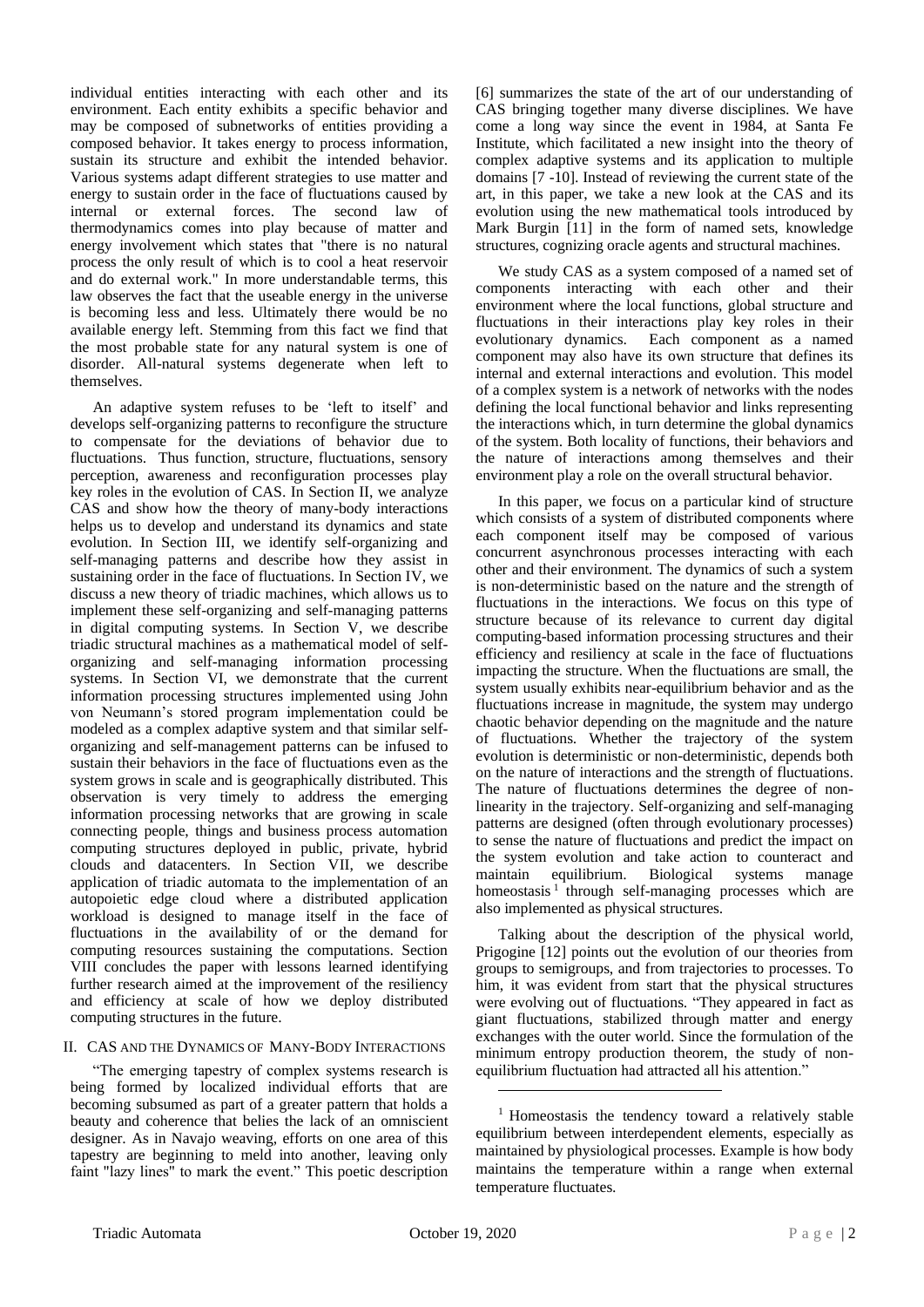The structures are formed through the physical and chemical processes available in nature using matter, energy and their transformation rules. Atoms become molecules and molecules become compounds. Function, structure and fluctuations determine their macroscopic properties. For example, as the kinetic energy increases (because of heat from external source for example), the structure of a set of water molecules is rearranged going form solid form to liquid form or from liquid form to a gaseous form through physical processes. Same holds true for chemical structures when different physical structures interact with each other and form a composed structure using matter and energy transformations.

The rules that determine their transformations are well understood. Their evolution depends on the configuration of the structure, strength of the interactions and the nature of fluctuations. Such systems can be represented by state vectors in phase space and their dynamics is determined by well-defined mathematical relationships that deal with matter, energy and their transformation rules defined by the physical processes. Mathematical representations of these structures stem from the rotational and translation invariance properties and the result of the complex space-time manifold.

In the physical world, as Prigogine pointed out, the fundamental triad of energy, structure and matter defines the system dynamics [12, 13]. Mark Burgin explains the relationship between matter, energy, knowledge and information as follows [14]. While knowledge and data are objects of the same type with knowledge being more advanced than data, information has a different type. It is possible to transform knowledge or data into information as we can transform matter into energy. Thus knowledge, structure and information form another triad which represents physical structures and their dynamics. Figure 1 shows the relationships between matter, energy, structure, information and knowledge.

**Existential Triad and Information Structures** 



Figure 1: The relationship between matter, energy, information, knowledge and data.

The representation of physical structures is based on observation, a developed sense of awareness, classification, modeling, memory and reasoning which are characterized as cognitive abilities. A cognitive apparatus allows creating mental models and creating cognitive structures that represent observed physical structures and infer results about their evolution. Cognitive structures are possible only with cognitive apparatuses and biological systems have figured out how to create, use and replicate cognitive apparatuses. The genes in biological systems act as cognitive apparatuses, allow encoding information, configure physical structures and evolve them to execute cognitive processes using

physical and chemical processes. The genome defines the blueprint to configure, monitor and manage a biological CAS with accumulated knowledge and its representation.

Complex adaptive structures therefore, are characterized by cognitive apparatuses that facilitate sentience (the ability to sense and feel), intelligence (the ability to process information) and resilience (using the information to rearrange the structure and facilitate its management using the cognitive apparatuses). The observations are represented in the form of named objects, their attributes (data) and the knowledge of the intra-object and inter-object relationships and behaviors when an interaction event perturbs any of the attributes. The mental world is represented by the cognitive apparatus that facilitates observation, modeling, memory, reasoning and action to rearrange the structures. The degree of cognition depends on the cognitive apparatuses developed and deployed in the system. The evolution of the cognitive apparatus as yet another physical structure, that allows encoding information and its processing mechanisms using physical and chemical processes, differentiates the sentient beings. As Charles Darwin explains "the difference in mind between man and the higher animals, great as it is, certainly is one of degree and not of kind." (cf., [15])

Complex structures (with or without cognition) often exhibit emergent behavior, which arises from their interactions. In it, the collective behavior of various components in the structure is very different from the behavior that the components can produce separately. In essence, the whole is not just the sum of all the component behaviors. For example, the phase transition from water to ice or steam can be described as emergent. When a system undergoes a phase transition, its micro-components get rapidly reconfigured into a qualitatively different macrostructure. And yet the components themselves are unchanged. Non cognitive systems just are obeying the nonlinear dynamics of the structure and its interaction with the environment influenced by the laws of nature. On the other hand, cognitive structures have developed various cognitive apparatuses to create sentient, resilient and intelligent behavior at scale. For example, in an ant colony, each ant is an autonomous unit that reacts depending only on its local environment and the genetically encoded rules for its variety of ant. Despite the lack of centralized decision making, ant colonies exhibit complex behavior and have even demonstrated the ability to solve geometric problems. For example, colonies routinely find the maximum distance from all colony entrances to dispose of dead bodies. Human genome provides the example of a complex set of cognitive apparatuses in the form of genes, neurons and cellular component structures with the highest degree of sentience, resilience and intelligence.

With the advent of digital computing machines, a whole new class of digital structures has evolved allowing information processing to extend our cognitive abilities of observation, modeling, memory, reasoning and action to rearrange the structures both in the physical and mental worlds. Figure 2 shows the relationship of digital structures to both physical and mental structures. This is made possible by John von Neumann's stored program implementation of the Turing machine (TM). It provides a physical implementation of a cognitive apparatus to represent and transform knowledge structures that are created by physical or mental worlds in the form of data structures representing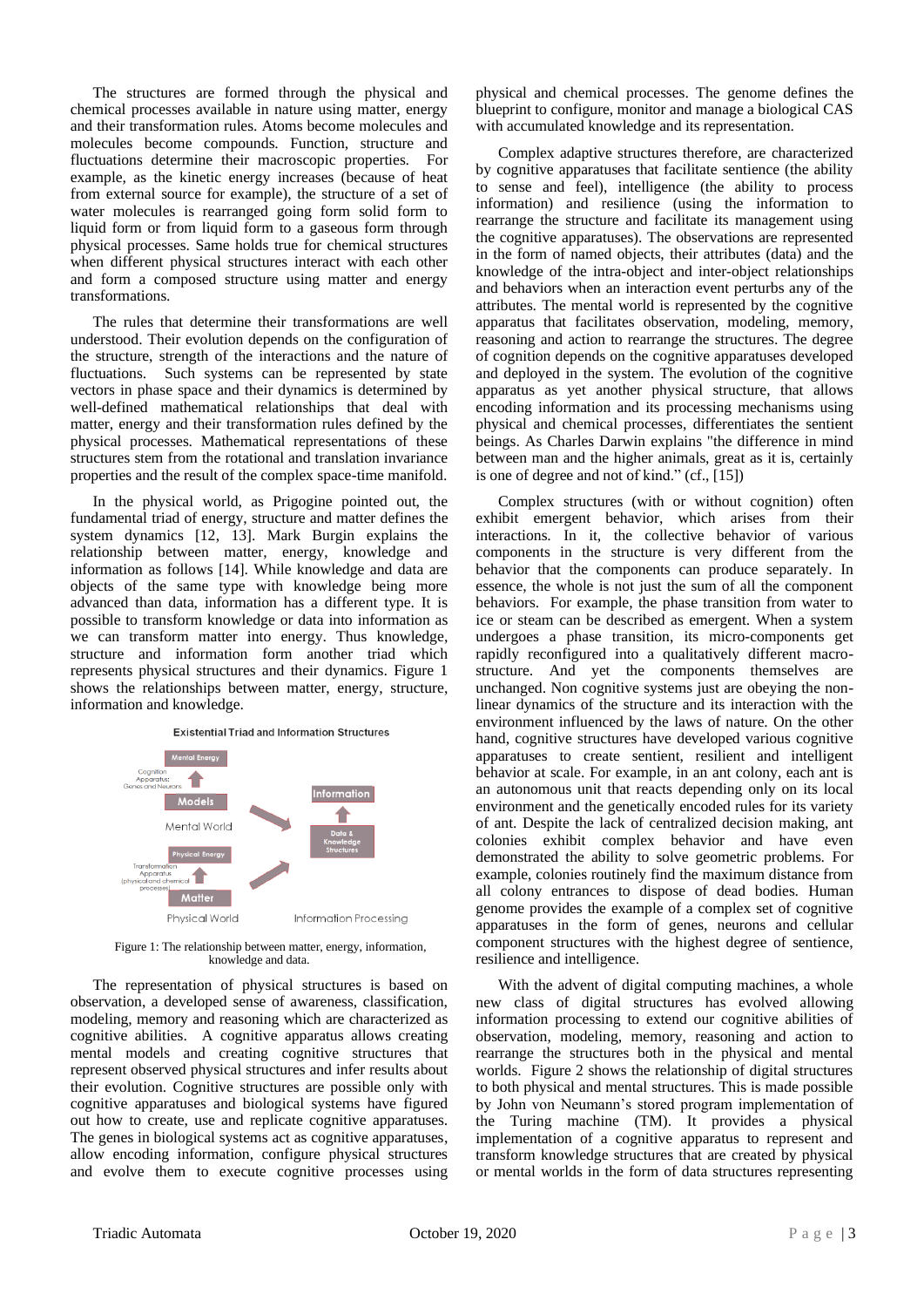the domain under consideration. Figure 2 represents the implementation of Turing Machines as a cognitive apparatus with locality and the ability to form information processing structures where information flows from one apparatus to another with a velocity defined by the medium. These implementations have allowed us to develop current state of the art of information processing structures using digital computing machines.



Figure 2: Structures as information processing machines

In the physical world, the "gene" encodes the process of "life" in an executable form, and a neural network encodes various processes to interact with the environment in real time. Together, they provide the complex adaptive structures in the form of body, brain and the mind which exhibit sentience, resilience and intelligence.

The digital computing machine gives us the framework for encoding the models of physical and mental structures and their evolution in executable form where a digital computing structure provides information processing similar to the genes and neurons. Figure 2 depicts the digital gene and the neuron implemented using the digital computing machine. First, symbolic computing in the form of executable tasks allows us to process a list of formal, mathematical rules or a sequence of event driven actions such as modeling, simulation, business workflows, interaction with devices, etc. The digital computing machine, in essence, acts as a "cognitive apparatus" to implement cognitive functions described as easily described tasks. Second, algorithms are designed to mimic the neural networks in the brain and process information. The neural network model allows computers to understand the world in terms of a hierarchy of concepts to perform tasks that are easy to do "intuitively", but are hard to describe formally or a sequence of event driven actions such as recognizing spoken words or faces. Digital computing structures have allowed many paradigms of computation, including Mainframe, PC, Network, Internet, Distributed Computing, Grid Computing, Cloud Computing, Machine Learning and Deep Learning.

However, the limitation of current state of the art is pointed out by Cockshott et al. [16] in their book "Computation and its limits" with the concluding paragraph "The key property of general-purpose computer is that they are general purpose. We can use them to deterministically model any physical system, of which they are not themselves a part, to an arbitrary degree of accuracy. Their logical limits arise when we try to get them to model the part of the world that includes themselves." The Turing's system is limited to single, sequential processes and is not amenable for expressing dynamic concurrent processes where changes in one process can influence changes in other processes while the computation is still in progress in those processes [17]. This is an essential requirement for describing cognitive

processes. Concurrent and asynchronous task execution and regulation require a systemic view of the context, constraints, communication and control where the identities, autonomic behaviors and associations of individual components also must be part of the description.

The thesis of this paper is that sentience, resilience and intelligence are the results of information processing structures that various systems design and develop to manage their own state evolution in an optimal way by minimizing entropy in spite of a natural tendency for entropy to increase. They do this by creating physical structures that sense, model, monitor and evolve their states to establish equilibrium between their internal states and the environment with which they interact. Matter and energy and physical, chemical and biological information processing structures that exploit their transformation rules enabled sentience, resilience and intelligence in the physical world.

We argue that we can model both physical and mental structures using structural machines, cognizing oracle<sup>2</sup> agents and the knowledge structures [18 - 24] along with the cognitive apparatuses (digital genes and neurons) that enable flow of information from one knowledge structure to another. These digital structures implementing the structural machines allow us to design and develop sentient, resilient and intelligent systems with models that include both themselves and the physical structures they are made up of and interact with. In the next section we identify the key selforganizing and self-managing patterns extracted from the studies of CAS.

#### III. SELF-ORGANIZING AND SELF-MANAGING PATTERNS

Biological systems, in addition, have developed cognitive capabilities that allow them to:

- Integrate information from multiple sensory channels to marshal an effective response to fluctuating conditions;
- Make decisions under conditions of uncertainty;
- Share information within the components of the system and with outside, and
- Coordinating collective behavior to increase the chances of maintaining their desired state.

Cognition, in essence, allows the system to create a model of the physical structure of the self and its interactions with the environment in the form of mental structures and create additional physical processes that interact with physical structures to maintain its state or reconfigure itself to a new state that keeps it intact.

Biological systems have discovered a way to encode the processes and execute them in the form of genes, neurons, nervous system, the body and the brain etc., through evolutionary learning. The genome, which is the complete set of genes or genetic material present in a cell or organism defines the blueprint that includes instructions on how to organize resources to create the functional components, organize the structure and the rules to evolve the structure while interacting with environment using the encoded

<sup>2</sup> Theory of oracles built by Mark Burgin [23] is a farreaching generalization of the concept proposed by Alan Turing [24].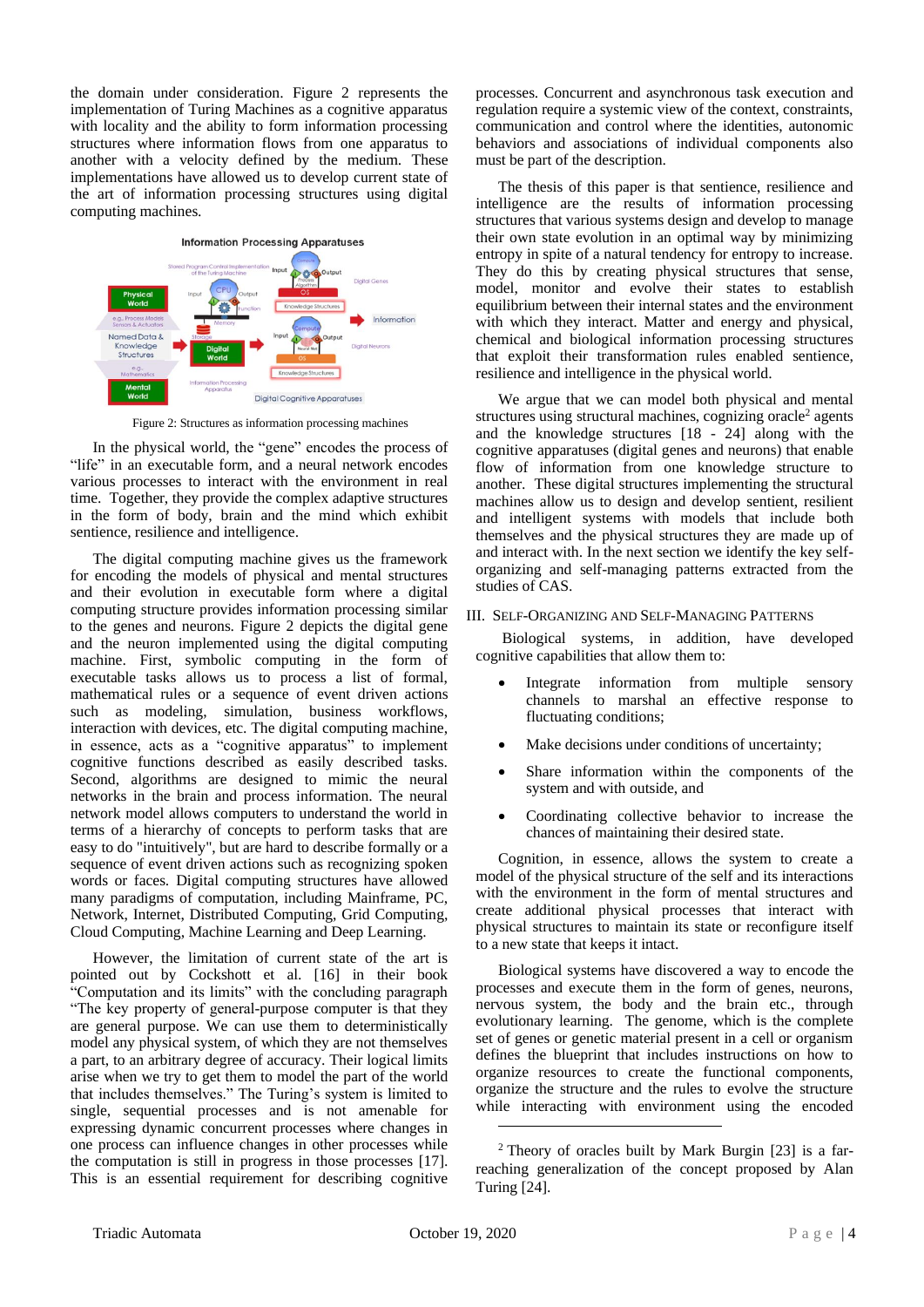cognitive processes. Placed in the right environment, the cell containing the genome executes the processes that manage and maintain the self-organizing and self-managing structure adopting to fluctuations.

Shettleworth [25] studied cognitive apparatuses in animals and describes Cognition. "Cognition refers to the mechanism by which animals acquire, process, store and act on information from the environment. These include perception, learning, memory, and decision making." She cites examples of crows using tools to crack nuts, bees communicating with dance, ants finding their way in the deserts and rats negotiating their way in mazes. "Cognitive is often reserved for declarative rather than procedural knowledge. Declarative knowledge is "knowing that" whereas procedural knowledge is "knowing how" or knowing what to do." Declarative knowledge implies more flexible behavior than the procedural knowledge, but in both cases behavior results from processing and storing information about the world. "A related distinction is that between first-order and higher-order processes, only the latter of which may be regarded as interestingly cognitive. First-order processes operate directly on perceptual input, as when a stimulus triggers a response or creates a trace in memory. Second-order processes operate on first-order processes, as in evaluating the strength of one's memory for an event."

These observations are very relevant to the digital information processing structures in attempting to infuse cognition into them. The digital genes and the digital neurons mentioned above generate the first order in intelligent processes on the Internet. In addition, the cognitive agent behavior described in the theory of oracles [22] is secondorder intelligent process, which operates on the first-order processes. The next two sections present the theory of triadic automata (TA) where three-level digital computing structure is describes that points a way to infuse cognitive behavior in digital information processing systems.

#### IV. TRIADIC AUTOMATA AND MACHINES AS MATHEMATICAL MODELS OF AUTOPOIETIC MACHINES

An autopoietic machine is an appealing inspiration but it is only an idea and to put it into practice demands transformation of this idea into a functioning physical machine. The process of transformation usually includes several stages.

**First**, it is necessary to develop a realistic structure of an autopoietic machine.

**Second**, it is necessary to specify components of the developed structure.

**Third**, it is necessary to construct a physical realization of the autopoietic machine.

To make this process constructive, we need to analyze these stages and what they involve.

In this context, the structure can be informal or formal. For construction, the structure must be formal and its formalization can be mathematical or engineering. The same is true for specifications. They can be informal or formal while formal specifications can be mathematical or engineering.

Some think that it is simpler to proceed from a general idea to the engineering descriptions of the future system. However, peoples experience shows that engineering projects are always better when they are based on sound mathematical theories and models. Indeed, theoretical grounding and mathematical modeling allows evading many mistakes in engineering development as well as obtaining a better, e.g., more efficient or optimal, system.

One of the most transparent examples for this is the history of the von Neumann architecture.

It tells us that the earliest computing machines had fixed programs. Changing the program of a fixed-program machine required rewiring, restructuring, or even redesigning the machine. It was – when possible at all – an arduous process. It started with producing paper notes and flowcharts, followed by detailed engineering designs, and then the painstaking process of physically rewiring and rebuilding the machine. In particular, it could take up to three weeks to set up and debug a program on one of the first computers ENIAC.

In 1945, while consulting for the Moore School of Electrical Engineering on the EDVAC project, von Neumann wrote an incomplete set of notes, titled the First Draft of a Report on the EDVAC. These notes were widely distributed laying foundations of a novel, at that time, computer architecture in which the data and the program are both stored in the computer's memory. It was called later von Neumann architecture, which became the de facto computer standard for a long time and sometimes is still used today.

The main idea of von Neumann architecture was copied from such a mathematical model of computation as a universal Turing machine. Although von Neumann did not mention this in his Report on the EDVAC, he was well acquainted with the work of Turing, who was a graduate student at Princeton when he published his famous paper describing what was later called Turing machine [24].

That is why here we build a mathematical model of an autopoietic machine using the pinnacle achievements and the most advanced structures of computer science. It is important to note that till now, nobody elaborated such a model although there are some predecessors of it. In particular, selfreproductivity was the principal feature of cellular automata introduced by von Neumann [26].

To build an adequate mathematical model of an autopoietic machine, we need to analyze the idea of such a machine and the tentative informal description of its functioning. In essence, an autopoietic machine is a technical system capable of regenerating, reproducing and maintaining itself by production, transformation and destruction of its components and the network of processes in these components.

When we have a technical (physical) information processing system, its inner structure comprises three components: hardware, software and infware [27].

The *hardware* of a system consists of all devices that belong to the system and connections between them.

The *software* of a system consists of various programs and algorithms that control its functioning.

The *infware* of a system consists of diverse information carriers, e.g., data or knowledge, with which this system works.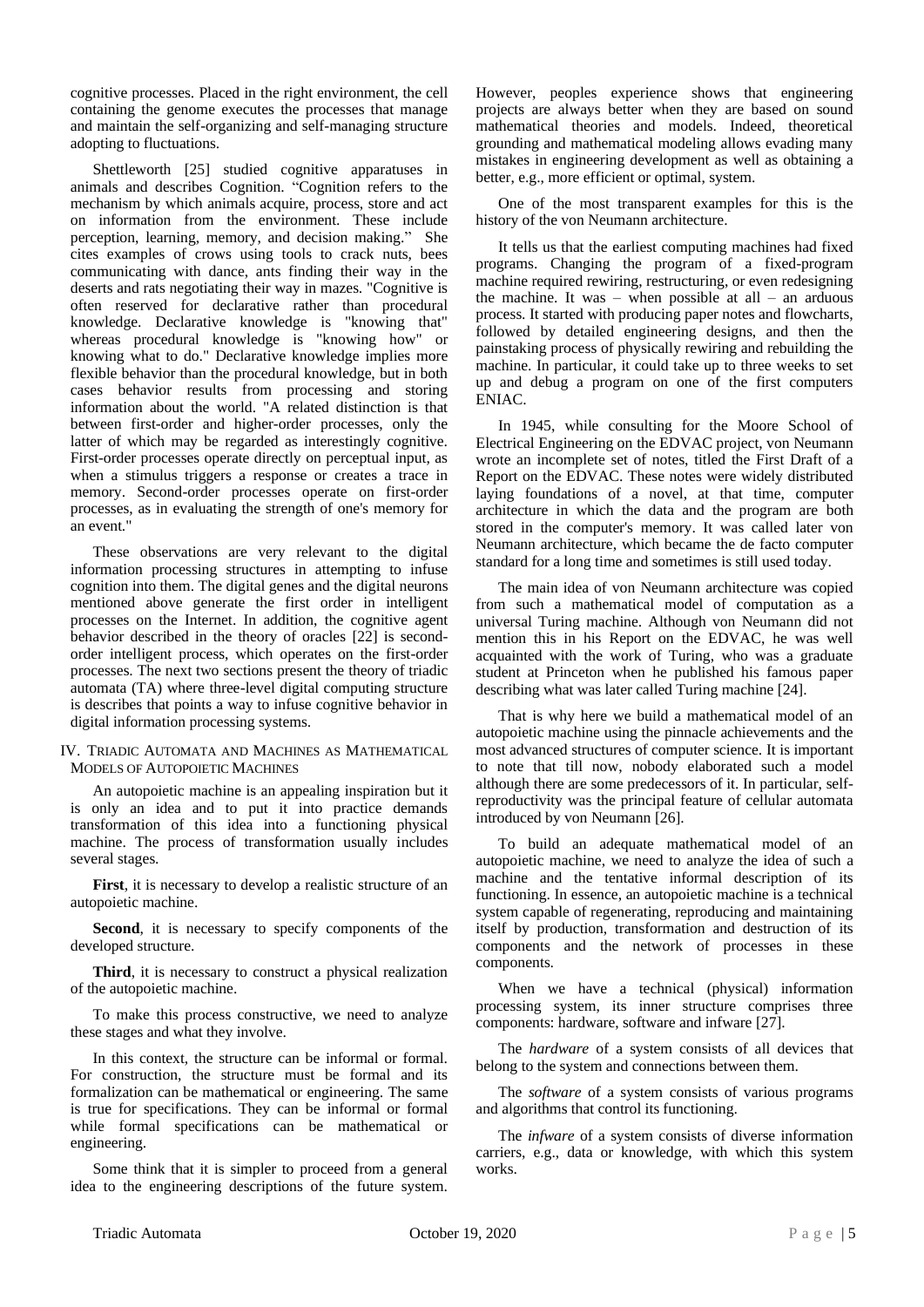Thus, the inner structure of an information processing system consists of these components and relations between them [27].

In a general situation, the hardware of an information processing system also has three key components: *the input subsystem, output subsystem* and *processing subsystem*. If we want to build an adequate mathematical model of a physical system with these components, we need to establish the corresponding components in the model, which is an abstract automaton or machine. However, in many theoretical models of computation, such as finite automata or conventional Turing machines, input and output devices are either not specified or represented by components of the common memory and/or of the processor. For instance, a conventional Turing machine performs input and output operations by writing the input to and reading the output from the working memory, which consists of one or several tapes. In contrast to this, any inductive Turing machine has special input and output registers for this purpose, e.g., tapes [27].

Neural networks also have these three key components: their input subsystem comprises all input neurons while the output subsystem consists of all output neurons. At the same time, it is possible to define its information processing subsystem either as all neurons of the network or only all its *hidden neurons* [28]. Some authors call input and output neurons by the name *visible neurons*.

Considering infware, we see that the majority of abstract automata (abstract computing devices) work with strings of symbols, and thus, their infware consists of strings in some alphabet.

Turing machines with two-dimensional tapes and twodimensional cellular automata work with two-dimensional symbolic arrays. It means that their infware consists of twodimensional symbolic arrays. Turing machines with ndimensional tapes and n-dimensional cellular automata work with n-dimensional symbolic arrays. It means that their infware consists of n-dimensional symbolic arrays.

At the same time, such algorithms (automata) as Kolmogorov algorithms and storage modification machines work with arbitrary graphs [29, 30]. In addition, there are also many concrete algorithms that work with graphs (cf., for example, [31, 32]. Consequently, their infware also consists of graphs.

Structural machines work with arbitrary structures [23, 18 and 19]. Consequently, their infware consists of arbitrary structures.

Coming to software, we see that in many abstract automata, such as finite automata, pushdown automata, Minsky machines, timed automata, register machines, Kolmogorov algorithms, random access machines (RAM), and Turing machines, instructions and rules compose their software.

Neural networks are often contrasted to other kinds of abstract automata. However, it is possible to treat the system of weights, activation functions, threshold functions and output functions as the software of neural networks. It is possible to treat these systems as algorithms although their form is different from traditional algorithms, which are described as sets of instructions.

Existence of three components in the automaton or machine implies that to be autopoietic, a machine needs ability to perform operations with these components. The unique theoretical model of computation that can do this is a *triadic automaton* or machine [23]. Let us describe this model.

Triadic automata (machines) transform infware (for example, data), software (for example, instructions or programs) and hardware (for example, memory or processors). There are different types of triadic machines (triadic automata):

- − a *hardware modification machine (automaton)*  transforms only infware and hardware
- − a *software modification or symmetric machine (automaton)* transforms only infware and software
- − a *full triadic machine (automaton)* transforms infware, software and hardware
- a *transducer* transforms only infware and has input and output
- a *generator* transforms only infware and has only output
- an *acceptor* transforms only infware and only input
- − a *hardware expansion machine (automaton)* only expands its hardware
- − a *software expansion machine (automaton)* only expands its software
- − a *symmetric expansion machine (automaton)* only expands its hardware and software
- − a *hardware alteration machine (automaton)* only updates its hardware
- − a *software alteration machine (automaton)* only updates its software
- − a *symmetric alteration machine (automaton)*  only updates its hardware and software

Besides, there are different ways to perform hardware/software modifications. With respect to the source of modification it is possible to consider three types of hardware/software modifications in an automaton (machine) M:

- − *External modification* is performed by another system.
- − *Internal modification* is performed by the automaton (machine) M.
- − *Combined modification* is performed by both the automaton (machine) M and another system.

Taking a specific class of triadic automata (machines), we see that what modifications are possible and permissible in a given class depends on the structure of a triadic machines (triadic automata) from this class. In any case,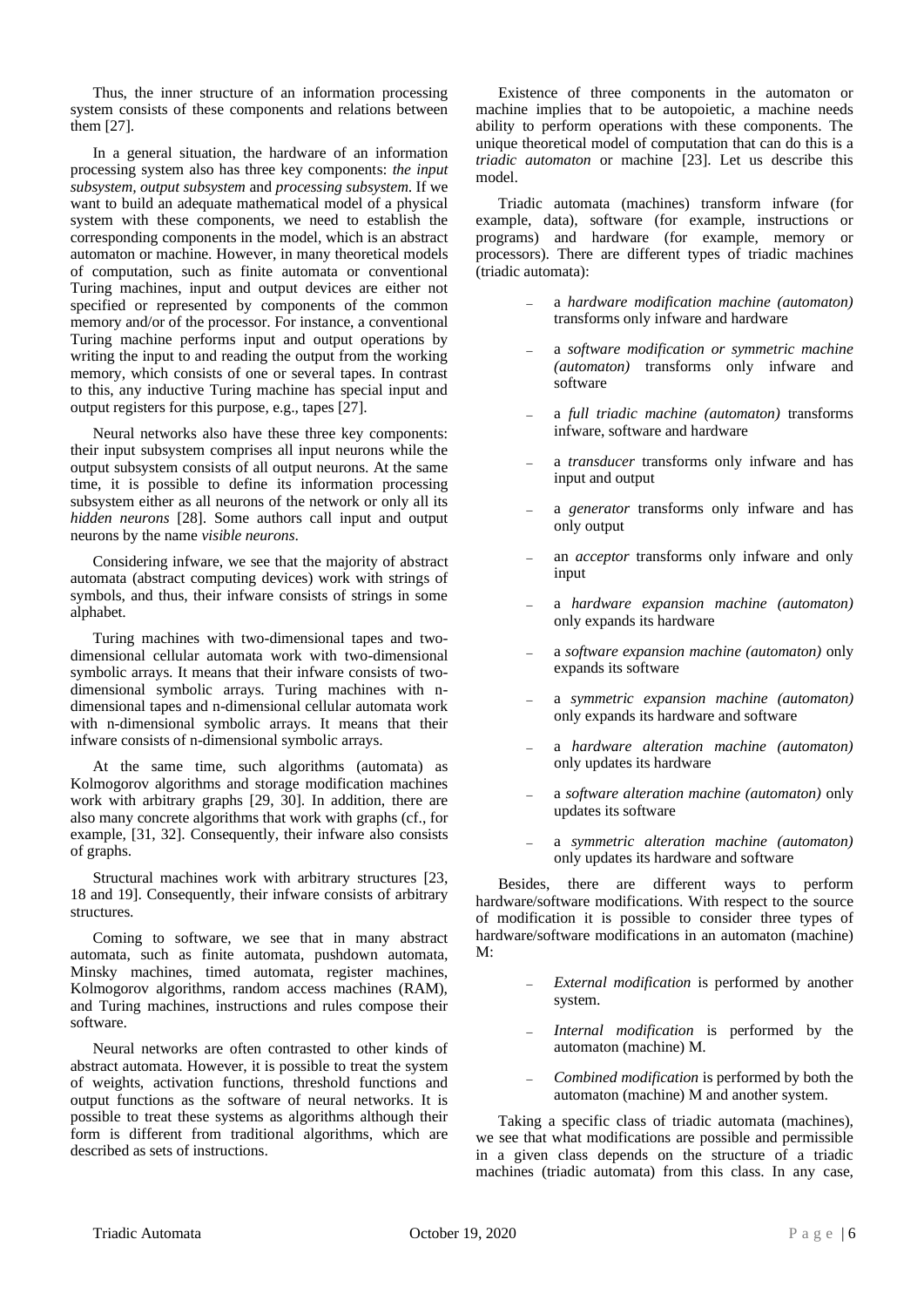mandatory components, which make these automata efficient for computation, include input and output systems working together with one or more processors. Often, input and output components of an automaton (machine) are specific registers in the memory of the machine (automaton) [27]. At the same time, input and output in neural networks are organized using specified neurons [28].

At the same time, adding memory and other components to automata allows increasing their flexibility, interoperability and efficiency. These changes are reflected in the structure of triadic machines (automata) of different types. Let us consider two of such types - state and instruction triadic automata (machines).

**Definition 4.1.** A *state triadic machine* or *triadic state automaton A with memory* has seven core hardware components:

- The *control device C<sup>A</sup>* , which is a finite automaton and represents states of the machine (automaton) *A*
- The *data memory W<sup>A</sup>* , which stores data and includes input and output registers
- The *software memory V<sup>A</sup>* , which stores software of the machine (automaton) *A*
- The *data processor*  $P_M$ , which transforms (processes) information (data) from the memory *W<sup>M</sup>*
- The *software processor*  $D_M$ , which transforms (processes) software of *A* stored in the memory *V<sup>M</sup>*

The *metaprocessor P<sup>A</sup>* , which transforms (e.g., builds or deletes connections in) the hardware *H<sup>A</sup>* and/or changes the control device *C<sup>A</sup>*

In the standard form, both memories consist of cells, which are connected by transition links. Processors have their programs of functioning, which constitute the software of the automaton.

In the same way as state triadic machines, instruction triadic machines constitute a special class of triadic machines. In a general case, it is possible that the functioning of an instruction triadic machine does depend on its state. However, we include the state system in the general description of instruction triadic machines because when the functioning of an instruction triadic machine does depend on its state, it is possible to treat this as a machine with only one state.

**Definition 4.2.** A *instruction triadic machine* or *instruction triadic automaton H with memory* has seven core hardware components:

- The *control device C<sup>H</sup>* , which is a finite automaton and represents states of the machine (automaton) *H*
- The *data memory W<sup>H</sup>* , which stores data
- The *instruction memory*  $V_H$ , which stores instructions
- The *data processor*  $P_M$ , which transforms (processes) information (data) from the memory *W<sup>M</sup>*
- The *instruction processor*  $D_M$ , which transforms (processes) information (instructions) from the memory *V<sup>M</sup>*
- The *memory processor*  $P_W$ , which transforms (builds or deletes connections and/or cells in) the memory *W<sup>M</sup>*
- The *memory processor*  $P_V$ , which transforms (e.g., builds or deletes connections and/or cells in) the memory *V<sup>M</sup>*

Memory processors are hardware transformers and it is also possible to include a control device processor in the structure of an instruction triadic machine. This additional processor changes the control device *C<sup>A</sup>* .

Many kinds of algorithms and abstract automata, such as finite automata, pushdown automata, register machines, Kolmogorov algorithms, random access machines (RAM), and Turing machines, use systems of instructions, for example, in the form of transition rules, to control computational processes. These instructions determine computational processes, which are controlled by algorithms and are going in these automat and constitute the software of these automata and machines, which form specific classes of instruction machines.

There are different classes of instruction triadic machines (automata). Namely, when instruction triadic machines (automata):

- − do not have processors that transform hardware, e.g., memory or processors, they are called *symmetric instruction machines*
- have only processor(s) that transform infware, e.g., data, they are called *pure instruction machines*
- have only processor(s) that transform software, i.e., systems of instructions, they are called *translation machines* or *translators*
- have only processor(s) that transform hardware, i.e., memory or processors, they are called *construction machines* or *constructors*
- − do not have processors that transform infware, e.g., data, they are called *constructors* (*construction machines*) *with translators*
- − do not have processors that transform software, i.e., systems of instructions, they are called *generative instruction machines*

Machines from each class have their specific functions. For instance, construction machines (constructors) can be used to construct memory for other machines. This technique is employed in inductive Turing machines of the second and higher orders use inductive Turing machines of lower orders as their constructors [27, 33].

Besides, there are different methods to organize program formation with the help of computing/constructing agents. If the memory of the automaton has connections between any pair of cells, then the program can use these connections.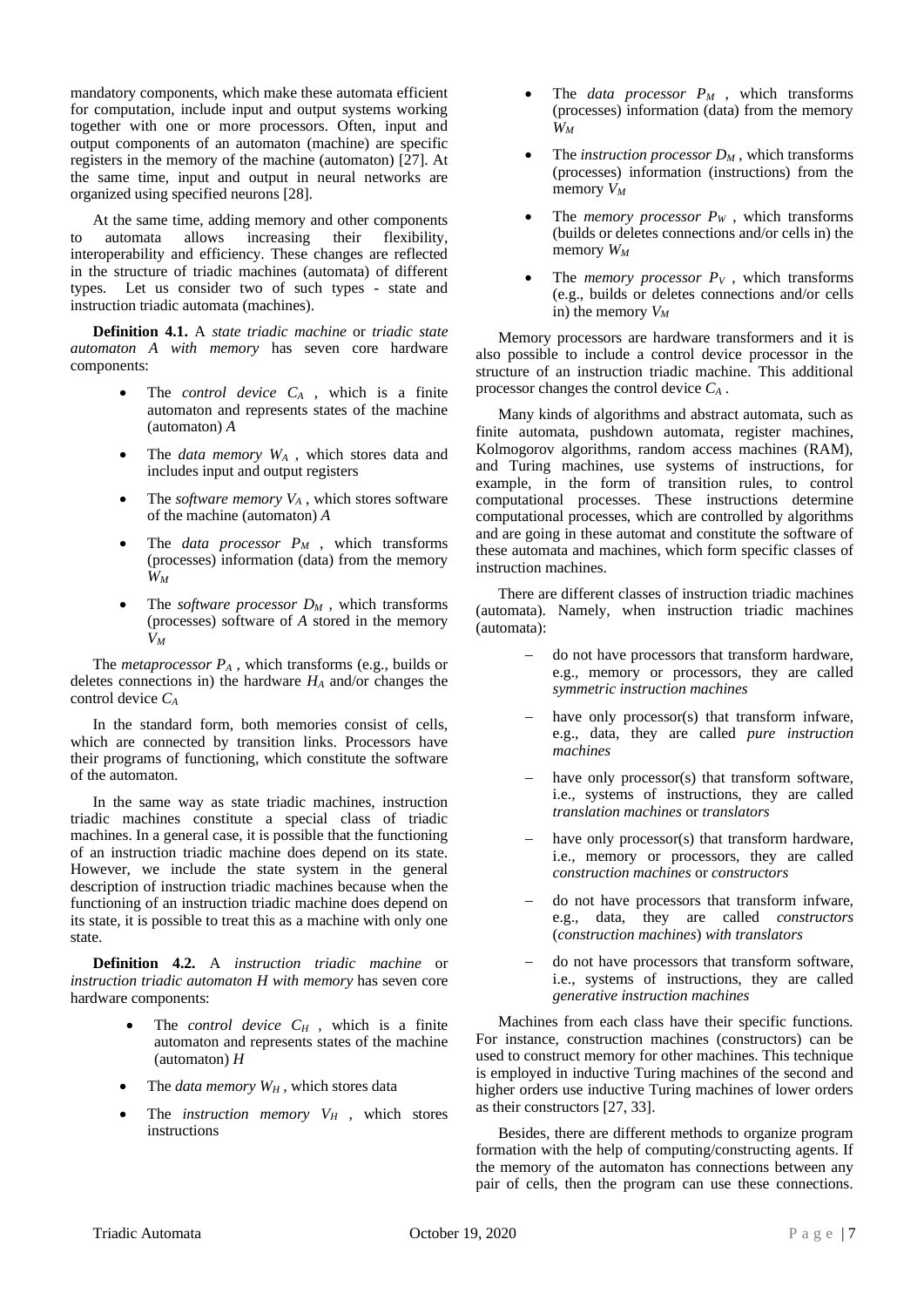Thus, it is possible to organize the inductive mode of computing by inductive computation (compilation) of the program for the main computation.

In the simplest approach called the *sequential strategy*, it is assumed that given some schema, for example, a description of the structure of the memory *E* of an inductive Turing machine *M*, an automaton *A* builds the program and places it in the memory *E* before the machine *M* starts its computation. When *M* is an inductive Turing machine of the first order, its constructor *A* is a Turing machine, which, for example, puts the names of the connections of the memory of *M* into instructions (rules) of *M*. When *M* is an inductive Turing machine of the second or higher order, its constructor *A* is also an inductive Turing machine, the order of which is less than the order of *M* and which modifies instructions (rules) of *M*. For instance, the program of inductive Turing machines of the second order is constructed by Turing machines of the first order

According to another methodology called the *concurrent strategy*, program formation by the automaton *A* and computations of the machine *M* go concurrently, while the machine *M* computes, the automaton *A* constructs the program in the memory *E*.

It is also possible to use the *mixed strategy* when some parts of the program *E* are assembled before the machine *M* starts its computation, while other parts are formed parallel to the computing process of the machine *M*.

These three strategies determine three kinds of the constructed program (software):

- In the *static program* (*static software*) of the machine *M*, everything is constructed before *M* starts working.
- In the *growing program* (*growing software*) of the machine *M*, parts are constructed while *M* is working but no parts are deleted.
- In the *dynamic program* (*growing software*) of the machine *M*, when it necessary, some parts are constructed and when it necessary, some parts are deleted while *M* is working.

It is possible to use similar strategies for hardware modification. This approach determines three types of the constructed hardware of a triadic automaton/machine:

- In the *static hardware* of the machine *M*, everything is constructed before *M* starts working.
- In the *growing hardware* of the machine *M*, parts are constructed while *M* is working but no parts are deleted.
- In the *dynamic hardware* of the machine *M*, when it necessary, some parts are constructed and some parts are deleted while *M* is working.

In the next section, we discuss problems of efficiency of information processing describing the most flexible and efficient model of computation, which is called structural machine.

V. TRIADIC STRUCTURAL MACHINES AS ADVANCED FORMS OF TRIADIC AUTOMATA

Information is represented by diverse structures. Only some of them are formalized as data structures and used in real-life computations. However, conventional theoretical model even do not comprise the majority of data structures operated by contemporary computers. Indeed, programming languages use a variety of data structures such as characters, integers, floating-point real number values, enumerated types (i.e., a small set of uniquely-named values), arrays, records (also called tuples or structs), unions, lists, streams, sets, multisets, stacks, queues, double-ended queues, trees, general graphs, etc. In addition, word processors, such as Word or TeX, work with various geometrical shapes, figures and pictures.

At the same time, data structures processed by abstract automata are more limited because they work only with separate symbols, strings of symbols, trees and arrays. To eliminate this limitation, the new model of computation called structural machine was introduced [18, 19 and 23]. These machines provide means of processing arbitrary structures. Here we introduce new forms of these machines – triadic structural machines and autopoietic structural machines.

An *autopoietic structural machine* is a technical system capable of regenerating, reproducing and maintaining itself by production, transformation and destruction of its components and the network of processes in these components by working with a variety of flexible structures.

Triadic structural machines are mathematical models of autopoietic structural machines.

Here for simplicity, we consider only structural machines, which work with structures of the first order.

**Definition 5.1 [**34]**.** A *first-order structure* is a triad of the form

 $A = (A, r, R)$ 

Here:

- − *A* is a set, which is called the *substance* of the structure *A* and consists of elements of the structure *A*, which are called *structure elements* of the structure *A*
- *R* is a set, which is called the *arrangement* of the structure *A* and consists of relations between elements from *A* in the structure *A*, which have the first order and are called *structure relations* of the structure *A*
- − *r* is the *incidence relation*, which connects groups of elements from *A* with the names of relations from *R*

For instance, if  $\mathbf{R}$  is an *n*-ary relation from  $\mathbf{R}$  and  $a_1$ ,  $a_2$ ,  $a_3$ ,  $\dots$ ,  $a_n$  are elements from *A*, then the expression  $r(R; a_1)$ ,  $a_2$ ,  $a_3$ ,  $\dots$ ,  $a_n$ ) means that the elements  $a_1$ ,  $a_2$ ,  $a_3$ ,  $\dots$ ,  $a_n$ belong to the relation  $\vec{R}$  with the name  $\vec{R}$ , i.e., the incidence relation *r* connects the elements  $a_1, a_2, a_3, \ldots, a_n$  with *R*.

It is necessary to remark that all conventional concepts of structure include only structures of the first order (cf., for example, [35 – 37]. Only Bourbaki go to higher structures in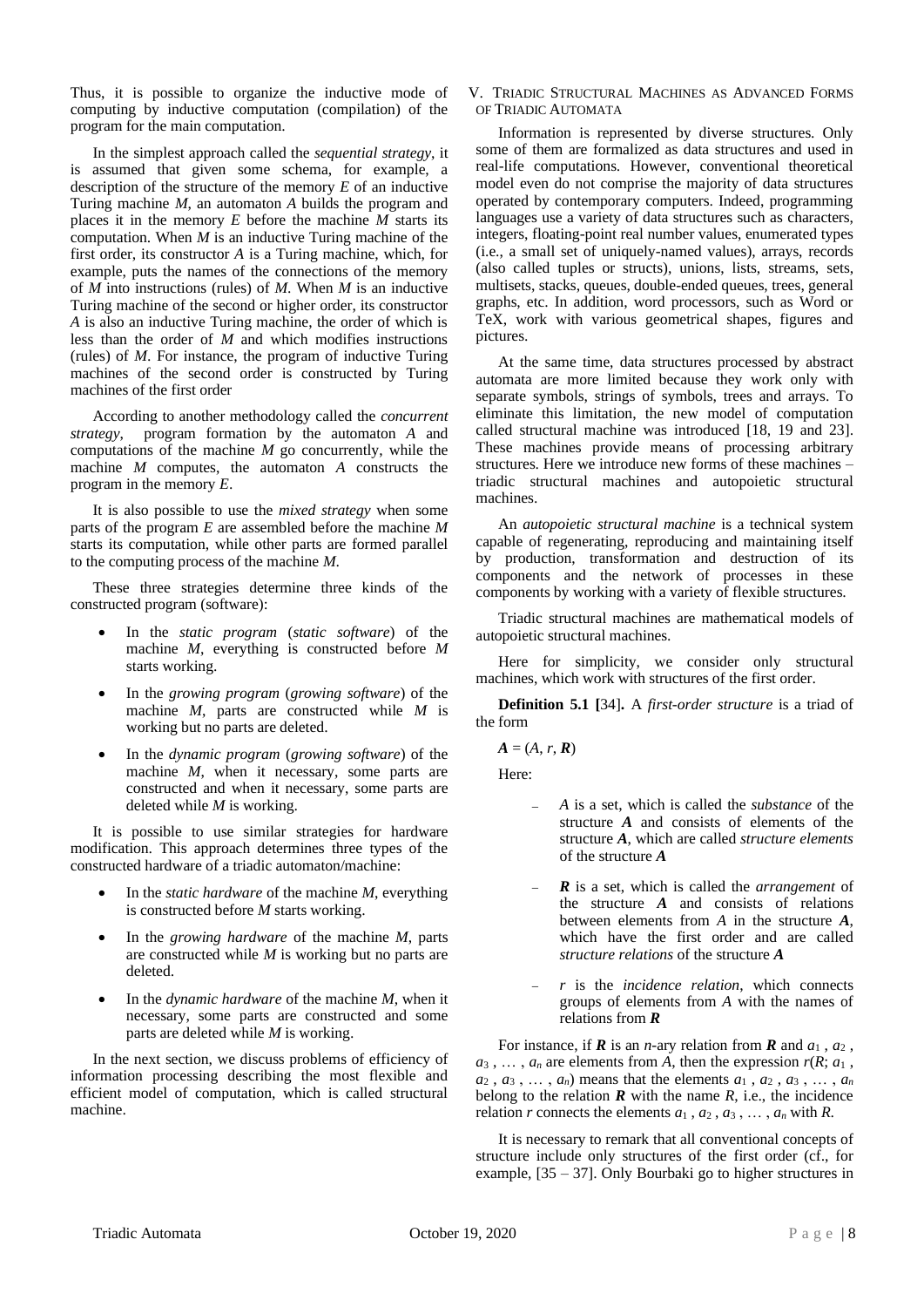their formal definition but they are confined to the settheoretical context and use unnecessary condition making their definition blurred and too restrictive [38, 39]. The comprehensive definition of structures of all orders is elaborated in the general theory of structures [34].

Describing structures, it is important to distinguish relations and their names because when a structural machine functions, relations, as a rule, are changing, while their names can remain the same indicating that this relation is dynamically the same but it statics is changing. For instance, when a structure *A* on a set *A* has a ternary relation *R* with the name  $R$  as its component and in the process of computation, the machine connects three elements that were not related by  $\vec{R}$  by a link including this triple into the relation *R*. As a result, *R* becomes larger but stays dynamically the same preserving the same name *R*. This is similar to the situation when a human being is changing remaining, at the same time, the same person.

Lists, queues, arrays, words, texts, graphs, multigraphs, directed graphs, mathematical and chemical formulas, tapes of Turing machines and Kolmogorov complexes are particular cases of structures of the first order that have only unary and binary relations. Note that labels, names, types and properties are unary relations.

In the case when the arrangement  $\bf{R}$  of relations consists of one binary and several unary relations, the first order structure is a labeled (named) directed graph. Transition diagrams of finite automata are examples of labeled directed graph. When the arrangement *R* contains only binary and unary relations, the first order structure is a labeled (named) directed multigraph [40]

**Definition 5.2.** The *type* T(*A*) of a first-order structure *A*  $=(A, r, R)$  is the set  $\{(R, \Box(R)); R \Box R \}$  of pairs  $(R, \Box(R))$ where  $\Box(R)$  is the arity of the relation *R* with the name *R*.

We assume that two first-order structures  $A = (A, r, R)$ and  $\mathbf{B} = (B, p, \mathbf{P})$  have the *same type* if there is a one-to-one mapping *f*:  $T(A) \square T(B)$  such that if  $f(R, \square(R)) = (P, \square(P)),$ then  $\square(R) = \square(P)$ .

For instance, all binary relations have the same type.

**Definition 5.3.** A structural machine *M* works with structures of a given type and has three components:

- The *unified* control device  $C_M$  regulates the state of the machine *M*
- The *unified processor P<sup>M</sup>* performs transformation of the processed structures and its actions (operations) depend on the state of the machine *M* and the state of the processed structures
- The *unified functional space Sp<sup>M</sup>* contains input, output and processed structures and consists of three components:
	- o The *input space In<sup>M</sup>* , which contains the input structure.
	- o The *output space Out<sup>M</sup>* , which contains the output structure*.*

o The *processing space PS<sup>M</sup>* , in which the input structure(s) is transformed into the output structure(s)*.* 

In many cases, it is assumed that all structures – the input structure, the output structure and the processed structures – have the same type.

**Definition 5.4.** A structural machine *M* is *triadic* if it is a triadic automaton, i.e., it processes its infware, software and hardware.

Computation of a triadic structural machine *M* determines the *trajectory of computation*, which is a tree in general case and a sequence when the computation is deterministic case and is performed by a single processor unit.

**Definition 5.5.** There are three forms of unified functional spaces - *CSp<sup>M</sup>* , *TSp<sup>M</sup>* and *USp<sup>M</sup>* - in structural machines in general and triadic structural machines in particular:

- *CSp<sup>M</sup>* is called a *categorical functional space* and is the set (category) of all structures that can be processed by the (triadic) structural machine *M*
- *USp<sup>M</sup>* is called a *universal functional space* and is a structure for which all structures that can be processed by the (triadic) structural machine *M* are substructures of *USp<sup>M</sup>*
- *TSp<sup>M</sup>* is called a *transformation functional space* and is a structure for which all structures that can be processed by the (triadic) structural machine *M* are transformations of *TSp<sup>M</sup>*

**Definition 5.6.** There are three basic types of unified control devices:

- A *central control device* controls all processors of the triadic structural machine
- A *cluster control device* controls a cluster of processors in the triadic structural machine
- An *individual control device* controls a single processor in the triadic structural machine

**Definition 5.7.** There are three basic types of unified processors:

- A *localized processor* is a single abstract device (*processor unit* or *unit processor*)
- A *distributed processor*, which is also called a *total processor of the first level*, consists of a system of *unit processors* or *processor units*
- A *clustered processor*, which is also called a *total processor of the second level*, consists of a system of *total processors of the first level*

Continuing this construction, we can define and build total processors of any positive level in a triadic structural machine.

It is possible to treat a localized processor in a triadic structural machine as a singular unit processor although it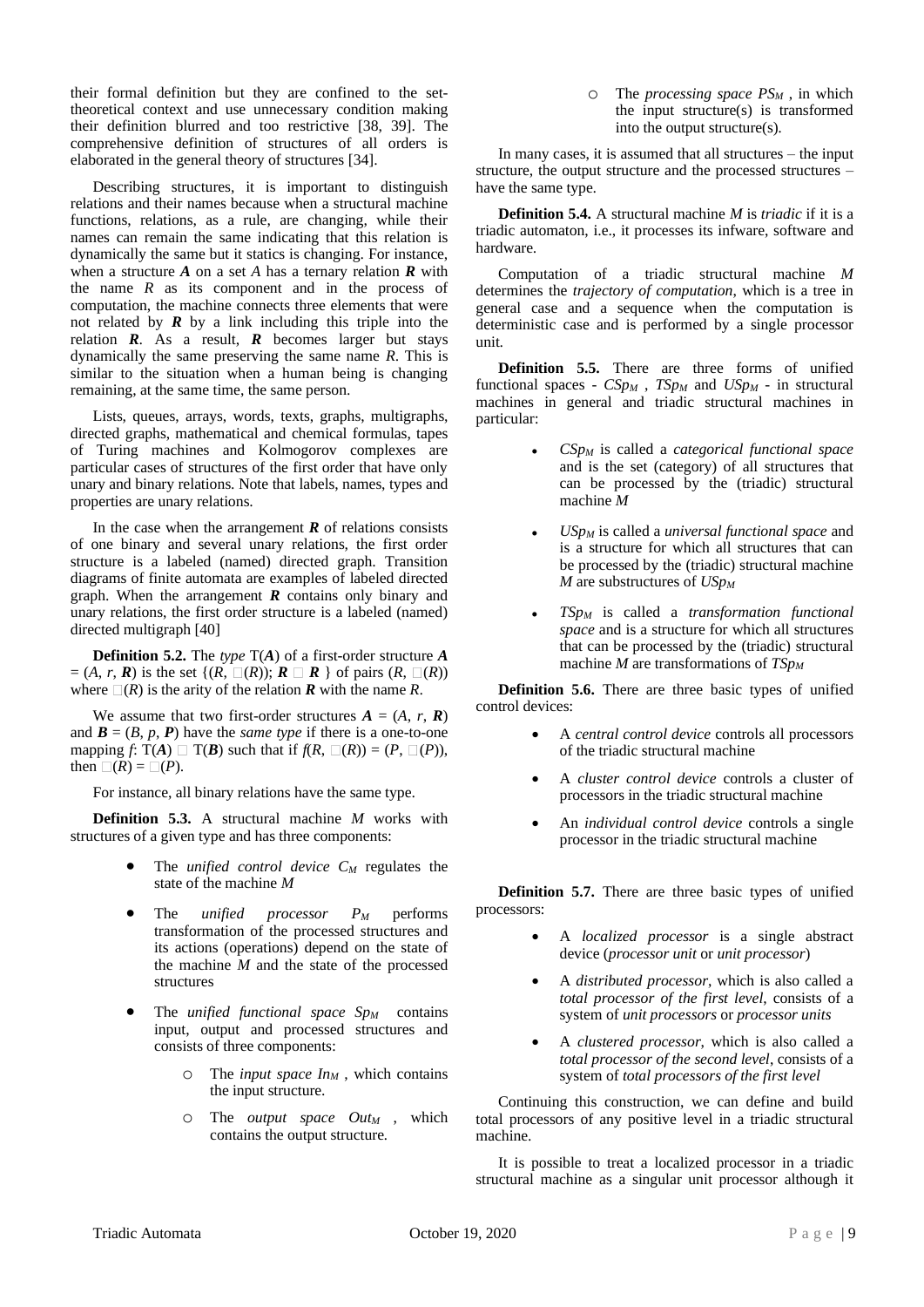can be constructed as a robustly tied together several processor units.

Note that a triadic structural machine can have several distributed and/or clustered processors.

In turn, there are three basic types of distributed processors in a triadic structural machine:

- A *homogeneous distributed processor* consists of a system of identical unit processors, i.e., all these unit processors are copies of one processor
- An *almost homogeneous distributed processor* consists of a system in which almost all unit processors are identical
- A *heterogeneous distributed processor* consists of a system of different unit processors

As a result, we have three *structural types* of processors in a triadic structural machine.

There are also three basic *temporal classes* of distributed processors in a triadic structural machine:

- In a *synchronous distributed processor*, all unit processors perform each operation at the same time
- In an *almost synchronous distributed processor*, almost all unit processors perform each operation at the same time
- In an *asynchronous distributed processor*, unit processors function independently

A cellular automaton is a synchronous distributed processor, while a Petri net is an asynchronous distributed processor [41].

Organization of control in distributed processors determines three *control categories* of distributed processors in a triadic structural machine:

- A distributed processor with the *centralized control* has one control device, which controls all its unit processors
- A distributed processor with the *dispersed control* has several control devices, each of which controls a group of its unit processors
- A distributed processor with the *individualized control* has a control device for each of its unit processors

In a general case, a unit processor moves from one topos, e.g., a structure element of infware, software or hardware, to another performing operations in their neighborhoods. It is possible to assume that unit processors of a triadic structural machine perform only local operations. As a result, it is possible to consider a localized processor as a special type of a distributed processor with one unit processor. A model example of a localized processor is the head of a Turing machine with one head or a finite automaton.

A model example of a homogeneous distributed processor is the system of all heads in a Turing machine with several heads. Examples of heterogeneous distributed processors are processing devices in evolutionary automata

such as evolutionary finite automata, evolutionary Turing machines or evolutionary inductive Turing machines [42].

In a general case, not all heterogeneous distributed processors are the same and to discern their properties it is possible to use measures of homogeneity [43]. These measures can be also useful for exploring and utilizing structures processed by computers and their models such as structural machines.

As triadic structural machines process structures from all its three basic components, it is natural to specialize processors of these machines. This gives us three pure types of processors in a triadic structural machine:

- *Infware processors* or I-*processors* Pr<sub>I</sub> work with infware
- Software processors or S-processors Pr<sub>S</sub> work with software
- *Hardware processors* or H-*processors* Pr<sub>H</sub> work with hardware

**Definition 5.7.** A triadic structural machine *M* is *stratified* if all its processors are purely specialized.

There are also four general types of processors – flexible and three types of mixed processors in a triadic structural machine:

- *Flexible processors* or F-*processors* work with infware, software and hardware
- IS-*processors* work with infware and software
- IH-*processors* work with infware and hardware
- SH-*processors* work with software and hardware

For a general purpose processor, its specialization is the role it plays in the computational process. Pure-type processors can play only one role. Mixed processors can play two roles while a flexible processor can play all three roles.

In the process of computation, a metaprogram of a triadic structural machine determines the role of each processor according to its restrictions and possibilities. Metaprograms of triadic structural machines are second-level algorithms [44, 45].

A further specialization determines the part of the system components, with which the processor works. With respect to this specialization, S-processors, H-processors and SHprocessors can be:

- *module* H-*processors* (S-*processors*), which create/add, destroy/eliminate or transform/change modules and elements of the system hardware (software).
- *connection* H-*processors* (S-*processors*), which create/add, destroy/eliminates open or close connections between modules and elements of the system hardware (software).
- *module*-*module* SH-*processors*, which create/add, destroy/eliminate or transform/change modules and elements of the system hardware and software.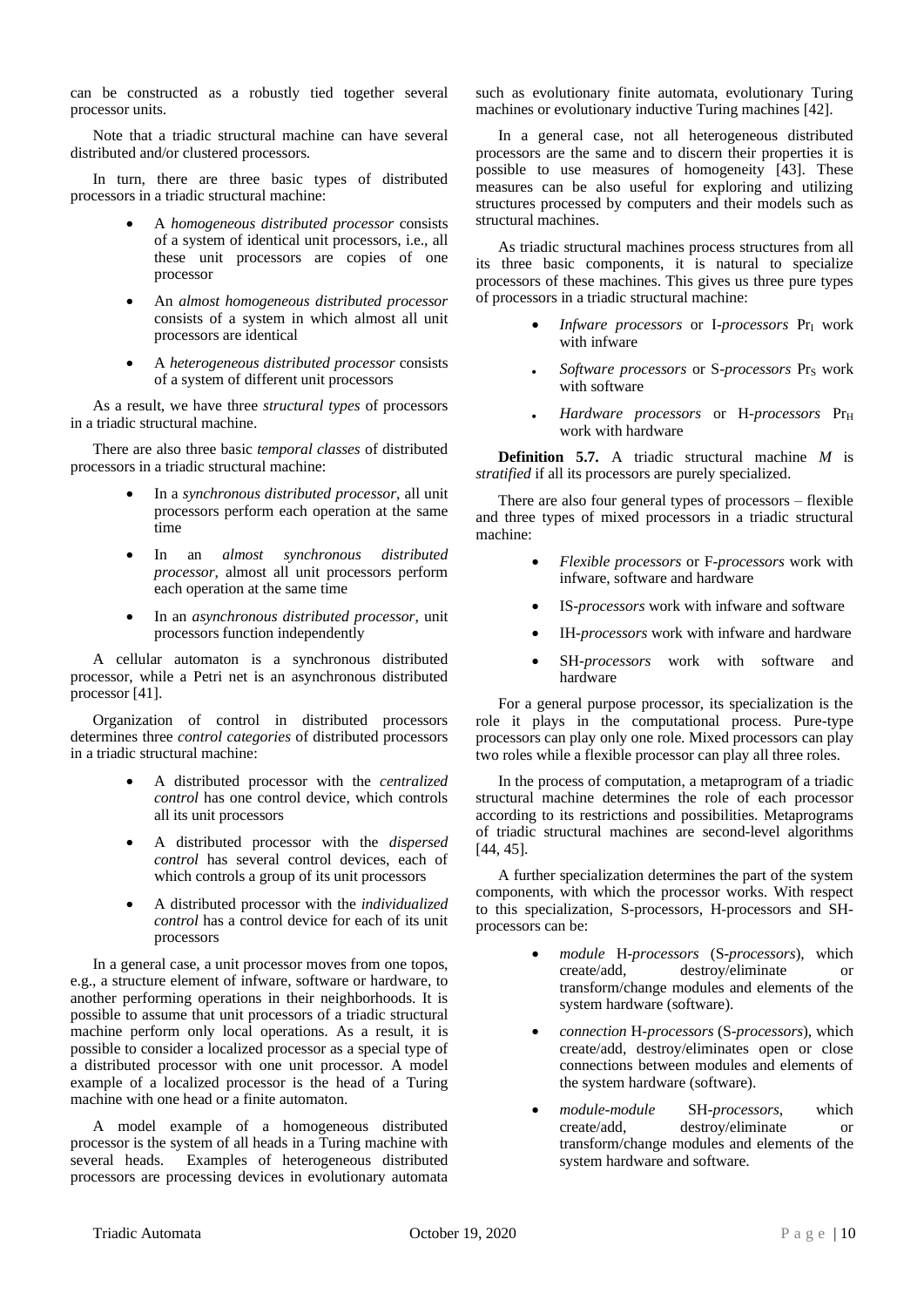- *module*-*connection* SH-*processors*, which create/add, destroy/eliminates open or close connections between modules and elements of<br>the system software and create/add. the system software and create/add, destroy/eliminates open or close connections between modules and elements of the system hardware.
- *connection*-*module* SH-*processors*, which create/add, destroy/eliminates open or close connections between modules and elements of the system hardware and create/add, destroy/eliminate or transform/change modules and elements of the system hardware .
- *connection*-*connection* SH-*processors*, which create/add, destroy/eliminates open or close connections between modules and elements of the system hardware and software.

Note that changing connections, it is possible to add or eliminate parts of the system hardware or software.

With respect to its orientation, there are three types of pure processors:

- an *external* S-*processor* (H-*processor*) transforms software (hardware) of another processor from its own triadic structural machine
- an *internal* S-*processor* (H-*processor*) transforms its own software (hardware)
- an *outer* S-*processor* (H-*processor*) transforms software (hardware) of another triadic structural machine

There are also nine types of mixed processors:

- an *external* SH-*processor* transforms software and hardware of another processor from its own triadic structural machine
- an *internal* SH-*processor* transforms its own software and hardware
- an *outer* SH-*processor* when it transforms software and hardware of another triadic structural machine
- an *ex*-*internal* SH-*processor* transforms software of another processor from its own triadic structural machine and its own hardware
- an *in*-*external* SH-*processor* transforms its own software and hardware of another processor from its own triadic structural machine
- an *o*-*internal* SH-*processor* transforms software of another triadic structural machine and its own hardware
- an *o*-*external* SH-*processor* transforms software of another triadic structural machine and hardware of another processor from its own triadic structural machine
- an *ex*-*outer* SH-*processor* transforms software of another processor from its own triadic

structural machine and hardware of another triadic structural machine

• an *in*-*outer* SH-*processor* transforms its own software and hardware of another triadic structural machine

The developed classification of control devices and processors of triadic structural machines is aimed at analysis, exploration and utilization of properties of these machines for the development of future autopoietic supercomputers and autopoietic computer networks.

## VI. CAS, DIGITAL INFORMATION PROCESSING STRUCTURES AND CURRENT INFORMATION TECHNOLOGY (IT) EVOLUTION

In summary, complex adaptive system is a dynamic structure which can be represented as a network of networks connecting dynamic functional behaviors (where individual components interact with each other and their environment) using information processing nodes and links. The network of network implies that nodes contain nodes and links may contain links. The nature and strength of these interactions define the complexity. In addition, fluctuations in these interactions often result in the properties of emergence where the system behavior as a whole is not just equal to the sum of the behaviors of the individual nodes. Physical and chemical systems process information using physical and chemical processes obeying the laws of physics. On the other hand, biological systems have developed cognitive apparatuses in the form of genes and neurons to model the systemic behaviors, monitor them and manage them using their cognitive apparatuses with embedded, embodied, enactive and extended (4E) cognition. Genes enable encoding the information processing structures, their execution mechanisms and their day to day operation. Neurons in the nervous system or the brain provide the information processing neural networks that assist in building cognitive behaviors sensing, interacting and managing information processing through memory and reasoning apparatuses. Cognition, thus is a biological phenomenon. Biological systems have developed ways to leverage 4E cognition to create higher level cognitive behaviors as colonies, societies etc., thus endowing themselves with higher degree of resilience and efficiency at scale. It is important to note that emergence is non-deterministic with an element of surprise, while cognition is an instrument to control the dynamics to reach a new state of the structure by rearranging it to meet the goals with resiliency and efficiency.

# *1) Digital Computational Structures, Computing Models, Models of Computation, Sentient Behaviors and their resilency and efficiency optimization:*

With the advent of digital genes and neurons discussed earlier, information processing structures in the digital realm have exploded resulting in the Internet and the current Cloud Computing technologies [46]. They allow us to model both the physical structures and the mental structures, reason about them and manage them by establishing sensors and actuators to interact with the physical world. Figure 3 depicts the relationships between the physical, mental and cognitive structures.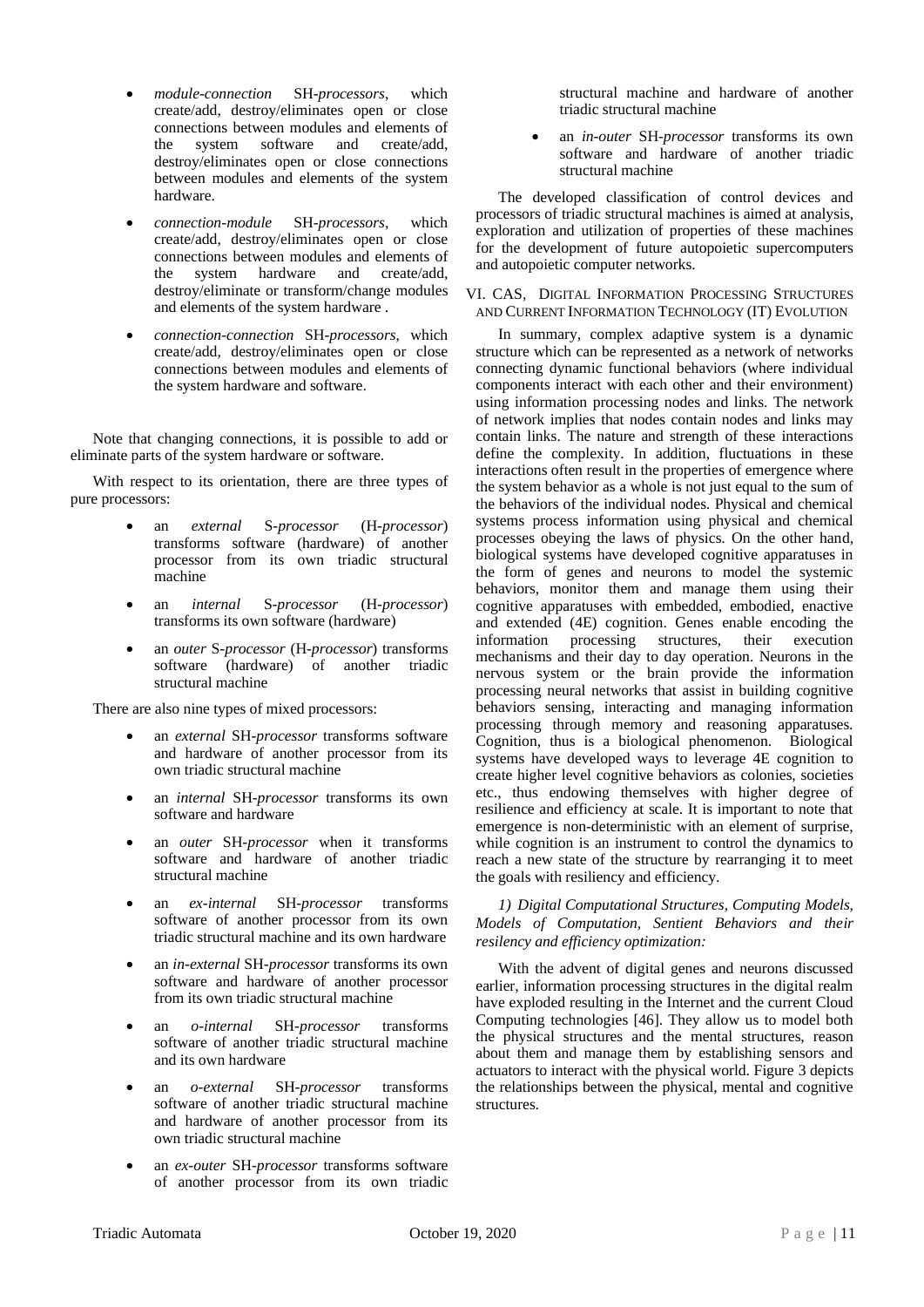

Figure 3: Physical and Mental Structures, their representation in the Digital Structures and Cognitive Modeling, Reasoning and self-Managing Patterns with Mind-Brain-Body Embodied Cognition

In biological systems, cognition is embodied in physical structures and is encoded in its cell that enables its functions, structure and fluctuation management. As Waldrop Mitchell points out in his book on complexity [10], "The DNA was actually the foreman in charge of construction. In effect, DNA was a kind of molecular -scale computer that directed how the cell was to build itself and repair itself and interact with the outside world." Each cell can divide and differentiate itself into muscle cells, brain cells, liver cells, and all other kinds of cells that make up a new born. Each different type of cell corresponds to a different pattern of activated genes. In figure 2. We represent the embodied cognition in the human genome that that senses, models, reasons and manages both physical and mental structures (using the mind, brain, and body structures).

The digital structures are made possible by the human mind and its implementation of cognitive representations of the physical world using physical structures such as computers, networks and storage devices. Current information technologies are implemented as physical structures implementing the models of the physical and mental structures using the digital genes and digital neurons. They are modeled and managed by the human. Figure 4 shows the digital structures and their implementation using physical structures such as computer, networks and storage devices.



#### Figure 4: Digital Structures Modeling and Managing the Physical Structures

. The physical and Cognitive structures are modeled as digital information processing structures and are used to establish sensors and actuators and manage the physical and mental worlds. Complex mathematical problems using digital information processing. Current enterprise business process automation and the Internet based services have all been made possible using both the digital genes and neurons.

Next, we discuss the limitations of current information technologies and taking the cues from the embodied cognition in biological systems, we propose infusion of cognitive behavior in digital computing structures to implement self-managing patterns that provide resiliency and efficiency at scale. However, [16], the limitation of current computing model is the inability of including the computing infrastructure itself in the model of the computing structure that models and manages the physical world.

In addition to the self-referential circularity of the Turing computing model, the Church-Turing thesis boundaries are challenged when rapid non-deterministic fluctuations drive the demand for resource readjustment in real-time without interrupting the service transactions in progress. This is more pronounced in the case of distributed computing structures that are composed of concurrent and asynchronous functions contributing to a common goal as in the case of business process automation tasks. The information processing structure in this case utilizes software components executed in hardware components from multiple infrastructure providers with local management systems enabling the deployment, operation and maintenance of the computation workloads on their infrastructure in the form of a cloud or a datacenter. The information processing system, in effect, behaves as complex autonomous system and is prone to emergent behavior in the face of strong fluctuations. For example, when the system is subject to sudden fluctuations in the demand for computing resources or sudden decrease due to failure of some components, the system will experience severe deviation from its mission unless the resources are restored and the inconsistencies resulting from the local components being in different states are resolved



Figure 5: Digital Computing Structures with Infused Cognition

Taking the cue from biological cognitive systems with self-managing patterns, we assert that the digital information processing structures must also become autonomous and predictive by extending their cognitive apparatus to include themselves and their behavior along with the information processing tasks at hand. Figure 5 shows the infusion of cognition into digital computing structures using the structural machine approach described in this paper.

Cognitive apparatuses that sense, model and monitor, reason and manage the digital computing structure allow encoding the information to deploy, monitor and manage the computing processes with local autonomy and global coordination. True intelligence involves generalizations from observations, creating models, deriving new insights from the models through reasoning. In addition, human intelligence also creates history and uses past behaviors and experience in making the decision. The cognitive overlay we propose in this paper provides a means to encode the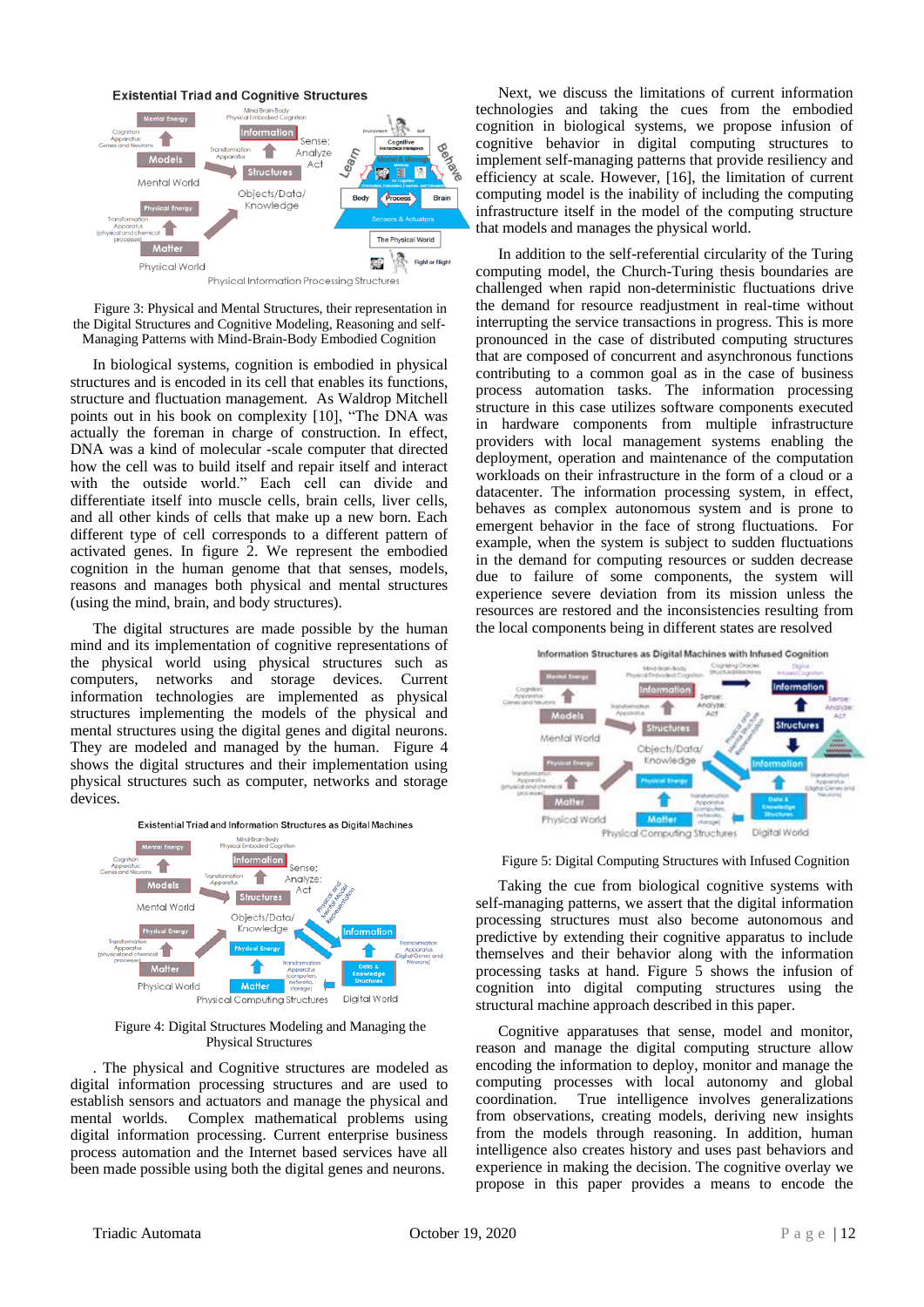information and the means to execute the processes required to understand the goals of the computational structure, available resources and the means to execute end to end deployment, monitoring and management to maintain homeostasis. In short, the new digital genome provides a means to create an autopoietic machine. In the next section, we discuss how the cognitive overlay allows the selfmanaging properties of auto-failover, auto-scaling and live migration of computing functions while maintaining local autonomy and global consistency. We demonstrate the implementation of such an autopoietic digital computing structure in an edge cloud.

VII. STRUCTURAL MACHINE ORCHESTRATOR (SMO): AN IMPLEMENTATION OF TRIADIC AUTOMATA WITH MANAGED MICRO-SERVICES ORCHESTRATION AND WORKLOAD **MOBILITY** 

We describe here a proposed implementation of the triadic structural machine which processes its infware, software and hardware. We propose to use a cluster of edge clouds at Golden Gate University to demonstrate the autopoietic features by implementing the resiliency of a workload as a distributed web application that provides a specific service to many end points reached through the Internet. Figure 6 shows the proposed autopoietic machine configuration.



Figure 6: An Autopoietic Machine managing the resiliency of a cluster of edge clouds offering Kubernetes orchestrated workload (in the form of PoDs) connected to many endpoints through the Internet. USOM infuses cognitive control overlay network depicted by the hexagons. The data path connections are shown connecting the PoD network.

A high-performance edge cluster [47] is used as the hardware shown in figure 6. It provides low-latency computing as an edge cloud using commodity off-the-shelf computing hardware cluster connected at 100 GbE over fiber. It eliminates the complexity of legacy networking stacks by replacing merchant switch ASIC SDKs with a streamlined user space driver layer and using only L3 routing with leaf-spine topologies. In addition, it integrates lowlatency storage (SSDs with RDMA and NVMeoF). The cluster management includes zero-touch provisioning, monitoring and run-time management of Infrastructure as a service (IaaS) to enable microservice or bare-metal<br>workloads. The software consists of Kubernetes workloads. The software consists of Kubernetes orchestration of a PoD network deployed in the IaaS which executes both the middleware (PaaS components such as the database and shared libraries/components) and specific application workloads and data. The particular workload shown here is a text spelling check application where various users create text which is checked in real-time for spelling accuracy.

The edge cluster proposed here is very typical of many cloud systems that offer IaaS and PaaS configuration and orchestration tools that are used to implement various workloads. However, the distinguishing and differentiating features of the triadic automata which infuse cognition into workload deployment, configuration, monitoring and selfmanagement patterns are as follows:

- 1. A hierarchy of universal service orchestration managers (USOM) infuse cognitive overlay using the knowledge structures that model, configure or discover, monitor and manage both the physical and digital computing structures downstream using various sensors and actuators. The knowledge structures consist of the downstream entities with various attributes with internal relationships among them along with behaviors that will be executed whenever a state change occurs.
- 2. Each USOM is implemented as a structural machine executing the downstream knowledge structure evolution by synchronizing the model with physical and digital structures being managed using the sensors and actuators.
- 3. Changes in the state in downstream structure invokes various behaviors that are encoded in the USOM to detect the change event, reason and determine appropriate action and act using the sensors and actuators that manage the downstream physical and digital structures.

#### VIII.COMPARISION WITH CURRENT STATE OF THE ART AND **CONCLUSION**

Current state of the art that provides failover, scaling, and reconfiguration of workloads is through the automation of deploying, monitoring and reconfiguring either containerbased or virtual machine-based images along with associated PoD and Virtual Machine networks. Workloads are locked within the IaaS and PaaS components and the automation of their management is performed by managing the IaaS and PaaS configurations. Figure 7 shows the current state of the art of workload deployment.



Figure 7: Current state of the art is a complex overlay of multiple layers evolved over a long period of time and are subject to the Church-Turing thesis boundaries in dealing with fluctuations in resource demand or availability.

The shortcomings of current state of the art and a potential new approach demonstrating workload mobility across multiple IaaS and PaaS infrastructures in multiple clouds without service disruption was published by Burgin and Mikkilineni in 2018 [21] based on the work carried out by one of the authors at C3DNA. In contrast to the current approach, that implementation was based on an extension to the Turing Machine by introducing a read/write instruction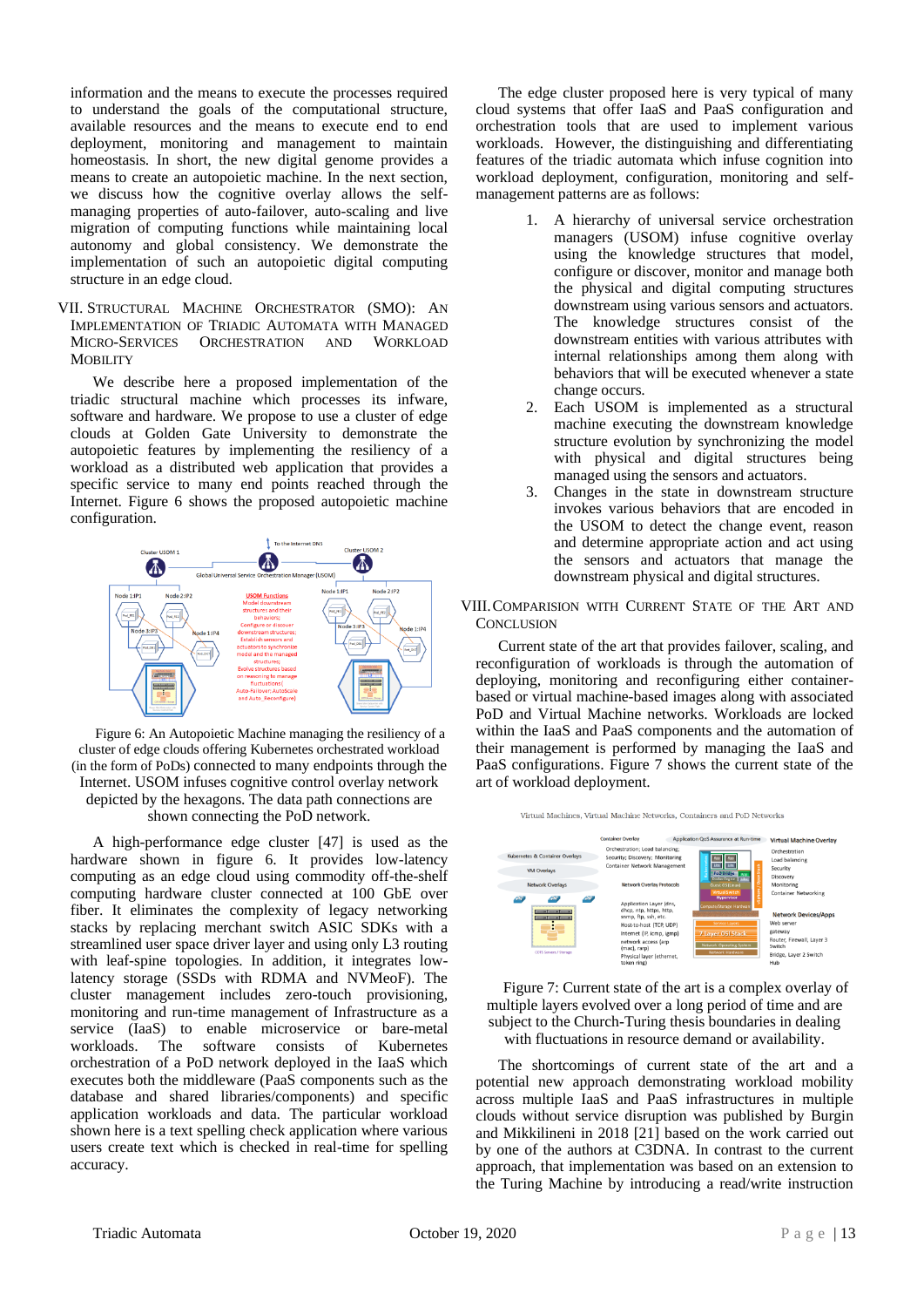change based on an external cognizing oracle [49]. While this approach worked, it required an intervention in the data path and does not provide a generalized approach to infuse cognition with its modeling, reasoning and changing the evolution of the digital computing structure with systemic view.

The approach using Triadic Automata described in this paper provides a decoupling of workload orchestration from the Iaas and PaaS infrastructure orchestration. The cognitive layer models the IaaS and PaaS configurations, establishes sensors and actuators to synchronize the model with its physical structure and manages the evolution based on the cognitive knowledge infused in the knowledge structures. Figure 8 shows the new approach.



Figure 8: Workload orchestration using cognitive overlay in the form of knowledge structures, cognizing agents and structural machines.

The authors believe that the new mathematics and the proposed implementation of Triadic Automata will pave the way to bring a higher degree of efficiency, resiliency and scalability to digital information processing structures. First implementation of the Triadic Automata will be described in detail in a following paper by the implementors using the edge clouds described above.

We conclude this paper with the observation from von Neumann [50]. "It is very likely that on the basis of philosophy that every error has to be caught, explained, and corrected, a system of the complexity of the living organism would not last for a millisecond. Such a system is so integrated that it can operate across errors."

The cognitive layer infused in the Triadic Automata provides the mechanism for the system to operate across errors in the face of nondeterministic fluctuations.

#### ACKNOWLEDGMENT

One of the authors Rao Mikkilineni acknowledges many of the valuable discussions with Prof. Gordana Dodig-Crnkovic, late Peter Wegner and Chip Ventors, who have contributed to his understanding of complex adaptive systems and their relevance to information technologies and business process automation.

#### **REFERENCES**

- [1] Maturana, Humberto R./Varela, Francisco J. (1980): Autopoiesis and Cognition. The Realization of the Living. Dordrecht: Reidel, p. 13.
- [2] Yang, A. & Shan, Y. (eds) (2008) *Intelligent Complex Adaptive Systems*, IGI Publishing,Hershey, PA.
- [3] Arthur, W.B., Durlauf, S. & Lane, D. (eds) (1997) *The Economy as an Evolving Complex System*. Addison-Wesley, Reading, MA.
- [4] Dooley, K., 1997. A complex adaptive systems model of organizational change. Non-linear Dynamics, Psychology and the Life Sciences 1, 69–97.
- [5] Choi, Thomas Y., Kevin J Dooley, and Manus Rungtusanatham (2001), "Supply Networks and Complex Adaptive Sysems: Control Versus Emergence, "Journal of Operations Management, Vol. 19, No. 3, pp. 351-66
- [6] Miller, J., & Page, S. (2007). *Complex adaptive Systems: An introduction to computational models of social life*, Princeton, NJ: Princeton University Press.
- [7] Mitchell, M. Complexity : a Guided Tour. Oxford: Oxford university press, 2009.
- [8] Beinhocker, E. D. (2006). The origins of wealth: evolution, complexity, and the radical remaking of economics. Boston: Harvard Business School Press.
- [9] Beinhocker, E. D. (2010). Evolution as computation: Implications for economic theory and ontology. Santa Fe Working Paper 2010-12037. Santa Fe: Santa Fe Institute.
- [10] Waldrop, W. Mitchell 1992 Complexity: The Emerging Science at the Edge of Order and Chaos. New York: Touchstone.
- [11] Burgin, M. (2011). Information in the structure of the world, International Journal "Information Theories and Applications", Vol. 18, Number 1.
- [12] Prigogine, I. Time, Structure and Fluctuations. Available online: https://www.nobelprize.org/uploads/2018/06/prigogine-lecture.pdf (accessed on 16 June 2020)
- [13] Prigogine, I. and Stengers, I. *Order out of Chaos*, Bantam Books, Toronto/New York/London,1984
- [14] Burgin, Mark. 2017. "The General Theory of Information as a Unifying Factor for Information Studies: The Noble Eight-Fold Path." Proceedings 1, no. 3: 164.
- [15] Frans de Waal, (2016) "Are We Smart Enough to Know How Smart Animals are?" W. W. Norton, New York.
- [16] P. Cockshott, L. M. MacKenzie and G. Michaelson, "Computation and Its Limits," Oxford University Press, Oxford, 2012.
- [17] R. Mikkilineni, "Going beyond Computation and Its Limits: Injecting Cognition into Computing," Applied Mathematics, Vol. 3 No. 11A, 2012, pp. 1826-1835. doi: 10.4236/am.2012.331248.
- [18] Burgin, M.; Adamatzky, A. Structural machines and slime mold computation. Int. J. Gen. Syst. 2017, 45, 201–224. [CrossRef] 5.
- [19] Burgin, M.; Adamatzky, A. Structural Machines as a Mathematical Model of Biological and Chemical Computers. Theory Appl. Math. Comput. Sci. 2017, 7, 1–30.
- [20] Burgin, M. 2016. Theory of Knowledge: Structures and Processes; World Scientific Books: Singapore.
- [21] Burgin, M. and Mikkilineni, R. (2018) Cloud computing based on agent technology, super -recursive algorithms, and DNA, Int. J. Grid and Utility Computing, v. 9, No. 2, pp.193–204.
- [22] Rao Mikkilineni, Giovanni Morana and Mark Burgin, "Oracles in Software Networks: A New Scientific and Technological Approach to Designing Self-Managing Distributed Computing Processes", Proceedings of the 2015 European Conference on Software Architecture Workshops (ECSAW '15), 2015.
- [23] Burgin, M. (2020) Information Processing by Structural Machines, in Theoretical Information Studies: Information in the World, pp. 323– 371
- [24] Turing, A. (1939) Systems of Logic Based on Ordinals, *Proc. Lond. Math. Soc.,* Ser.2, v. 45, pp. 161-228
- [25] Shettleworth, S. J. (2001). Animal cognition and animal behaviour. Animal Behaviour 61: 277–286McFarland, D., Bosser, T., 1993. Intelligent Behavior in Animals and Robots. MIT Press, Cambridge, MA.
- [26] von Neumann, J. Theory of Self-Reproducing Automata; University of Illinois Lectures on the Theory and Organization of Complicated Automata, Edited and completed by Arthur W. Burks; University of Illinois Press: Urbana, IL, USA, 1949.
- [27] Burgin, M. *Superrecursive Algorithms*, Springer-Verlag, New York, 2005
- [28] Haykin, S. Neural Networks: A Comprehensive Foundation, New York, Macmillan, 1994.